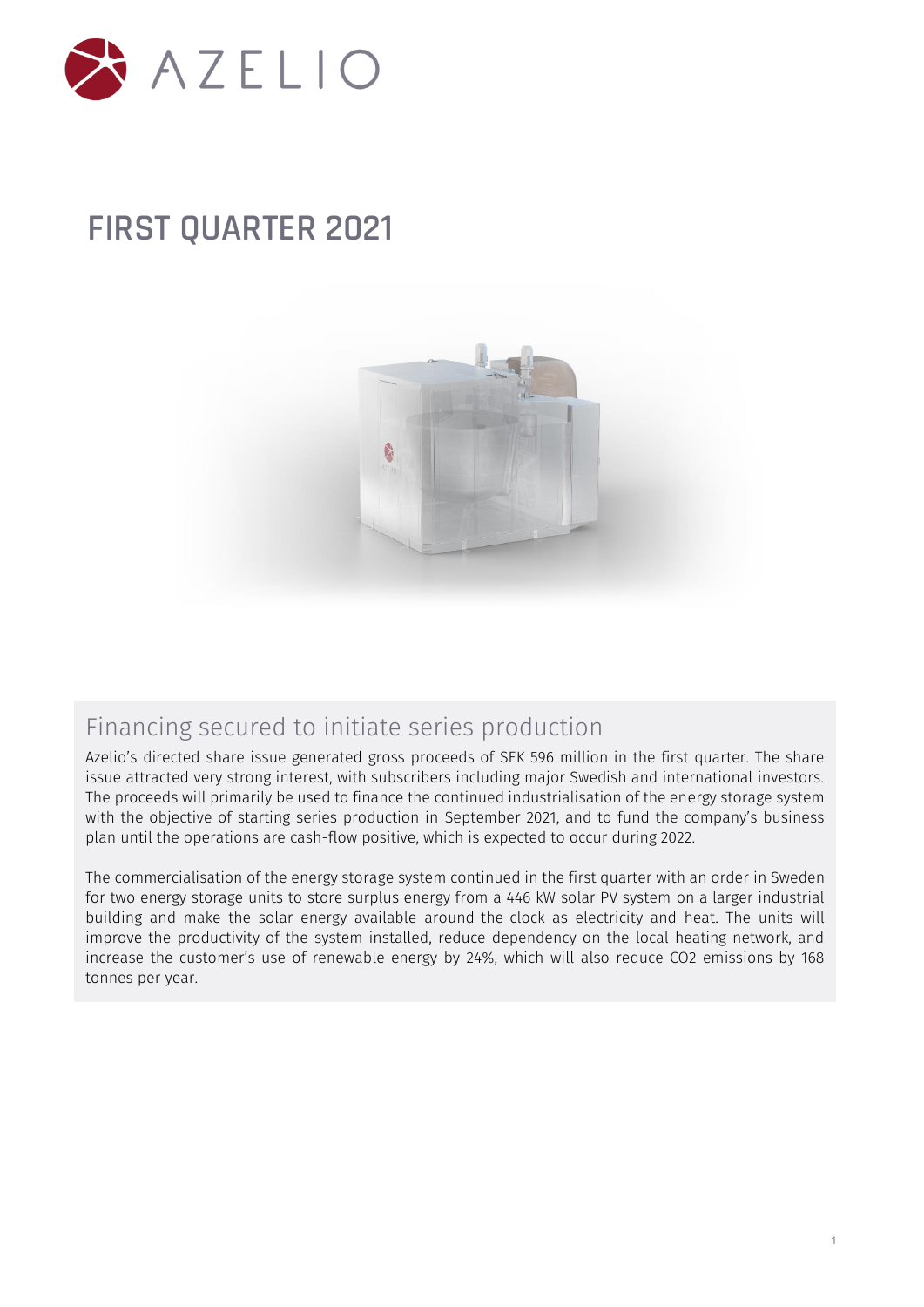### Contents

| Notes |  |
|-------|--|
|       |  |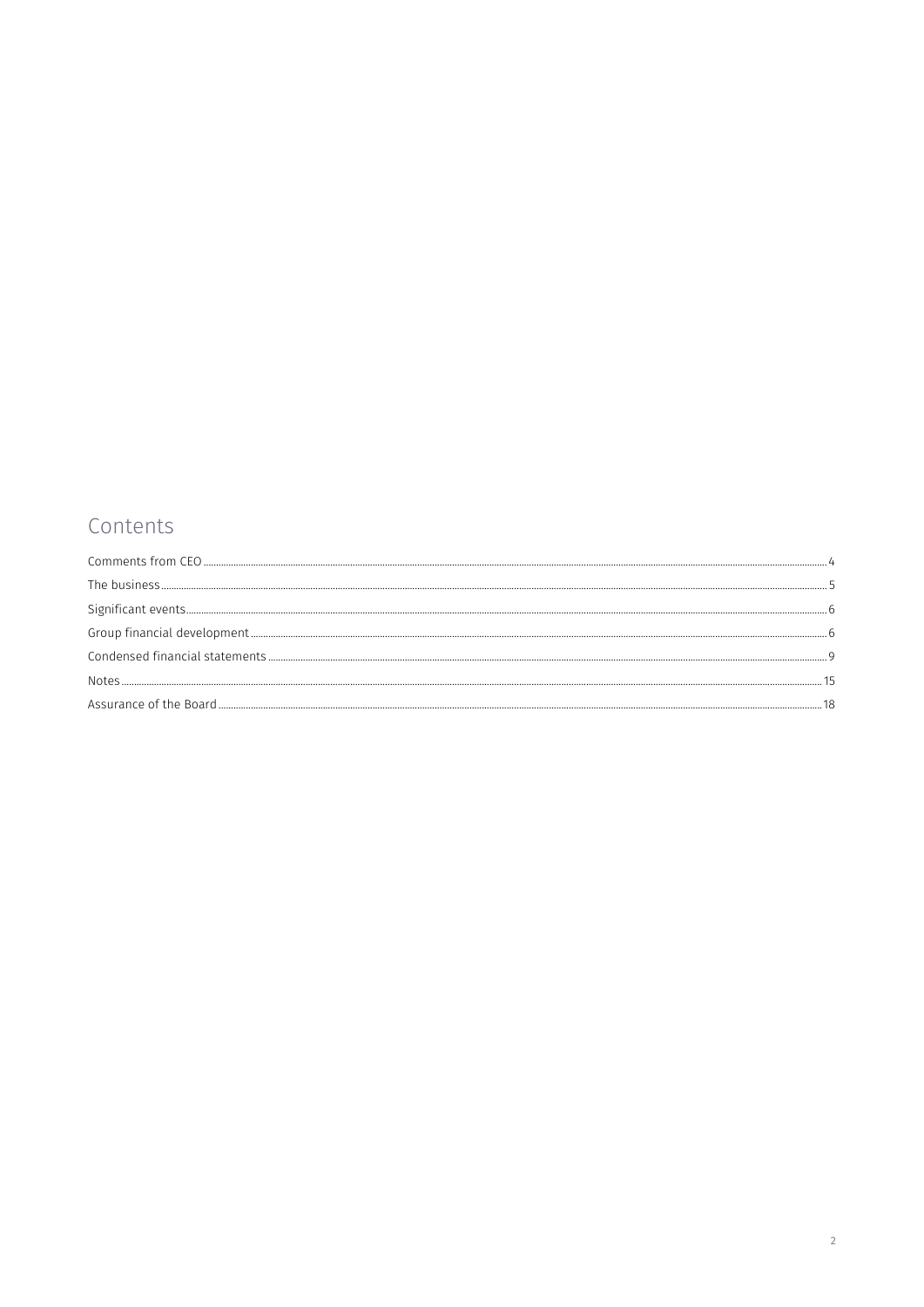### Group financial development

### Q1: January – March 2021

- Net sales amounted to kSEK 97 (128)
- Operating profit/loss (EBIT) amounted to kSEK -64,733 (-44,991)
- Earnings per share before and after dilution SEK -0.61 (-0.51)
- Profit/loss for the period amounted to kSEK -65,060 (-45,089)

### Significant events

### Q1: January – March 2021

- An MoU was signed with Svea Solar to jointly develop projects in Sweden using energy storage units with a total of 8 MW of installed power and more than 100 MWh in storage capacity.
- Azelio's directed share issue generated proceeds of SEK 596 million before transaction costs. Demand for shares in the issue was high.
- Cash flow amounted to kSEK 498,911 (237,459)
- Cash and bank balances amounted to kSEK 831,458 (293,221)

- Azelio won its second commercial order when Swedishbased Industrisupport i Åmål AB ordered two TES.POD units to store solar energy and supply electricity and heat from the storage.
- Azelio's sustainable technology was awarded by the Solar Impulse Foundation

### Key figures for the Group

|                                                                                                 | Jan-Mar<br>2021 | Jan-Mar<br>2020 | Jan-Dec<br>2020 |
|-------------------------------------------------------------------------------------------------|-----------------|-----------------|-----------------|
| Net sales, kSEK                                                                                 | 97              | 128             | 1,074           |
| Operating profit/loss, kSEK                                                                     | $-64,733$       | $-44,991$       | $-191,939$      |
| Profit/loss for the period, kSEK<br>Earnings per share before and after dilution.<br><b>SEK</b> | $-65,060$       | $-45,089$       | $-192,572$      |
|                                                                                                 | $-0.61$         | $-0.51$         | $-2.03$         |
| Equity, kSEK                                                                                    | 1,275,664       | 664.993         | 772,257         |
| Equity/assets ratio, %                                                                          | 87              | 86              | 84              |
| Cash flow from operating activities, KSEK                                                       | $-28.158$       | $-46.553$       | $-150,220$      |
| Cash and bank balances, kSEK                                                                    | 831,458         | 293,221         | 332,463         |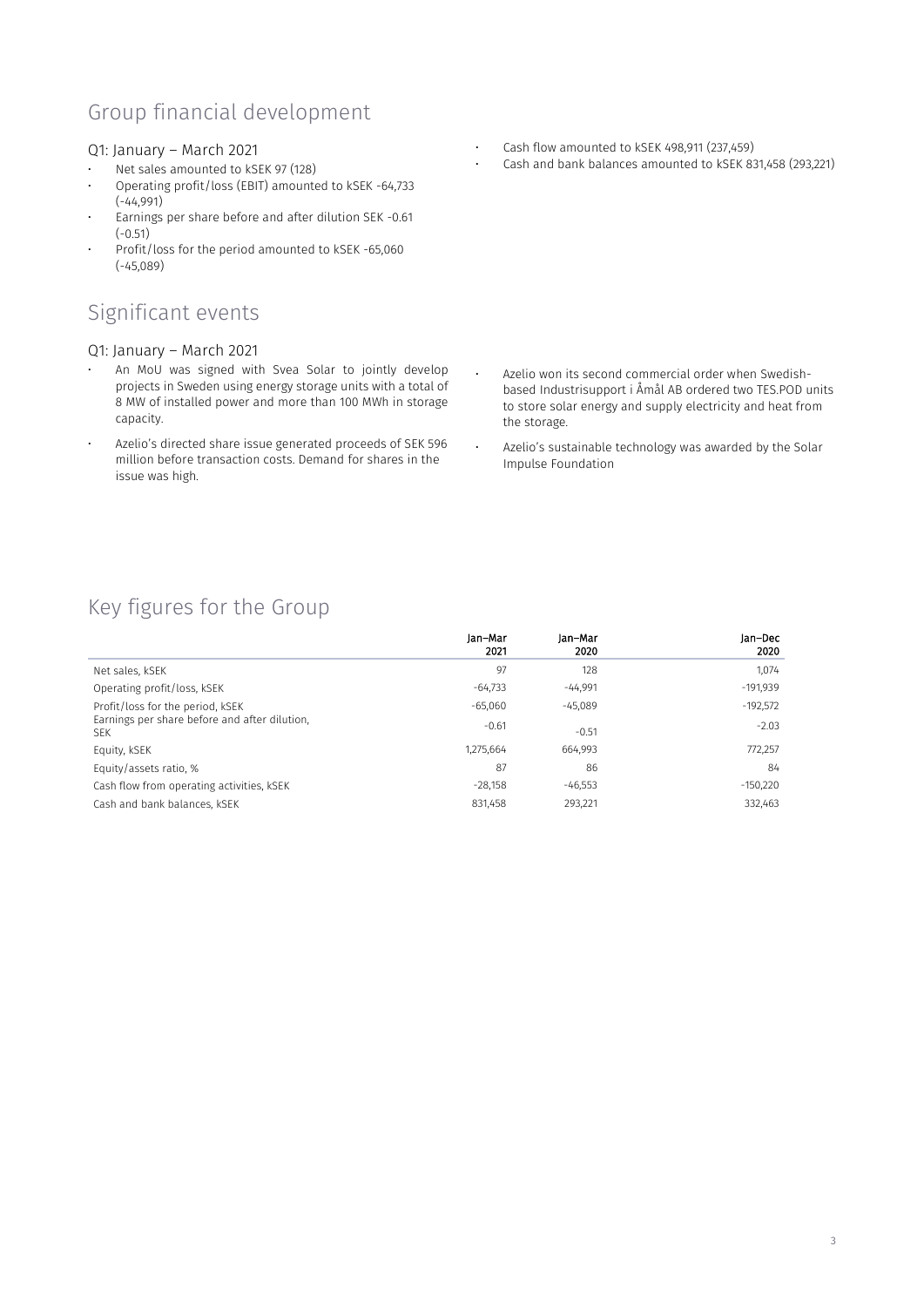

*"We are working to start series production in September this year, and gradually ramp up production volumes after that. We have a plan for achieving this. This plan will lead to a new, significant Swedish industrial company that will make a difference for the global climate transition."* 

*Jonas Eklind, CEO*

# <span id="page-3-0"></span>Comments from CEO

### Azelio remains committed to its plan

We are continuing to develop Azelio according to the business plan that we have set out for industrialising our energy storage system, TES.POD in the global market. We signed a Memorandum of Understanding (MoU) during the quarter, this time with Sweden's largest solar PV installer, Svea Solar. We also achieved a strategically important milestone with our second commercial order, domestically in Sweden this time.

#### Sweden leading the way

By doing business in Sweden, we are showing that the system is commercially attractive in many geographies and for many different purposes. With TES.POD, our customer will increase use of its existing solar PV system by 24% and at the same time significantly reduce its carbon footprint. Furthermore, the company will make use of the heat generated by the system to heat the industrial property and thereby reduce its dependency on the local heating network, which further improves the economics of the system. When all calculations were done, our solution outperformed lithium-ion batteries and diesel as well as not doing any changes, this in a market with a high share of hydropower, which has long been deemed a guarantor for a sustainable energy system.

### Sustainable base load power

The attractiveness of Azelio's energy storage in Sweden is an effect of electricity prices becoming increasingly variable, which is now the case in many Western countries as the share of nondispatchable energy, such as solar and wind, rises. The climate effects of more solar and wind energy are of course positive but the existing electricity systems are not designed to handle such intermittent energy sources. Electricity prices in Sweden during the spring/summer proved to be five times higher than during the corresponding period last year and varied considerably at different times of the day, almost always to the disadvantage of investors in solar and wind energy. In such an environment, own sustainable base load power, such as TES.POD, becomes highly attractive.

#### Status verification and start of series production

The verification data generated forms the basis for the two smaller commercial orders signed in Dubai and in Sweden.

Verification data enabling financing also of larger projects will be available before the start of production, which is planned for in September 2021, with ramp up of volumes in 2022.

### More and more realising the future potential of energy storage

During the period, Azelio was awarded the Solar Impulse Efficient Solution label, whereby external experts asses the climate value, competitiveness and maturity for market establishment of a technology. Moreover, Azelio was selected from hundreds of applicants as one of 40 global cleantech companies – and the only Swedish company – to present at the National Renewable Energy Laboratory (NREL) Industry Growth Forum in April 2021. There are many more examples, all demonstrating a genuine need that the world is now prepared to invest in to meet.

### Successful capital-raising initiative

A directed share issue of SEK 596 million before transaction costs was completed in March that – alongside the capital raised – also strengthened the shareholder base by adding large Swedish and international institutions. The proceeds will primarily be used as working capital to initiate series production and commercialisation of the product, and to fund the business plan until the company is cash-flow positive, which is expected to occur during 2022. We are heading towards a period in which the need for working capital is increasing and when our cash balances may also be temporarily affected by pandemic restrictions, such as by causing delays in installations.

### Towards targets for 2021

We are approaching the start of series production, which will take us from the development stage to an industrial stage. We are working to start series production in September this year, and gradually ramp up production volumes after that. This work involves primarily assisting suppliers in their transition from small scale to industrial volumes, and to prepare our internal organisation for the transition. We are also to continue to build up an order book that matches these larger volumes. We have a plan for achieving this. This plan will lead to a new, significant Swedish industrial company that will make a difference for the global climate transition.

Jonas Eklind, CEO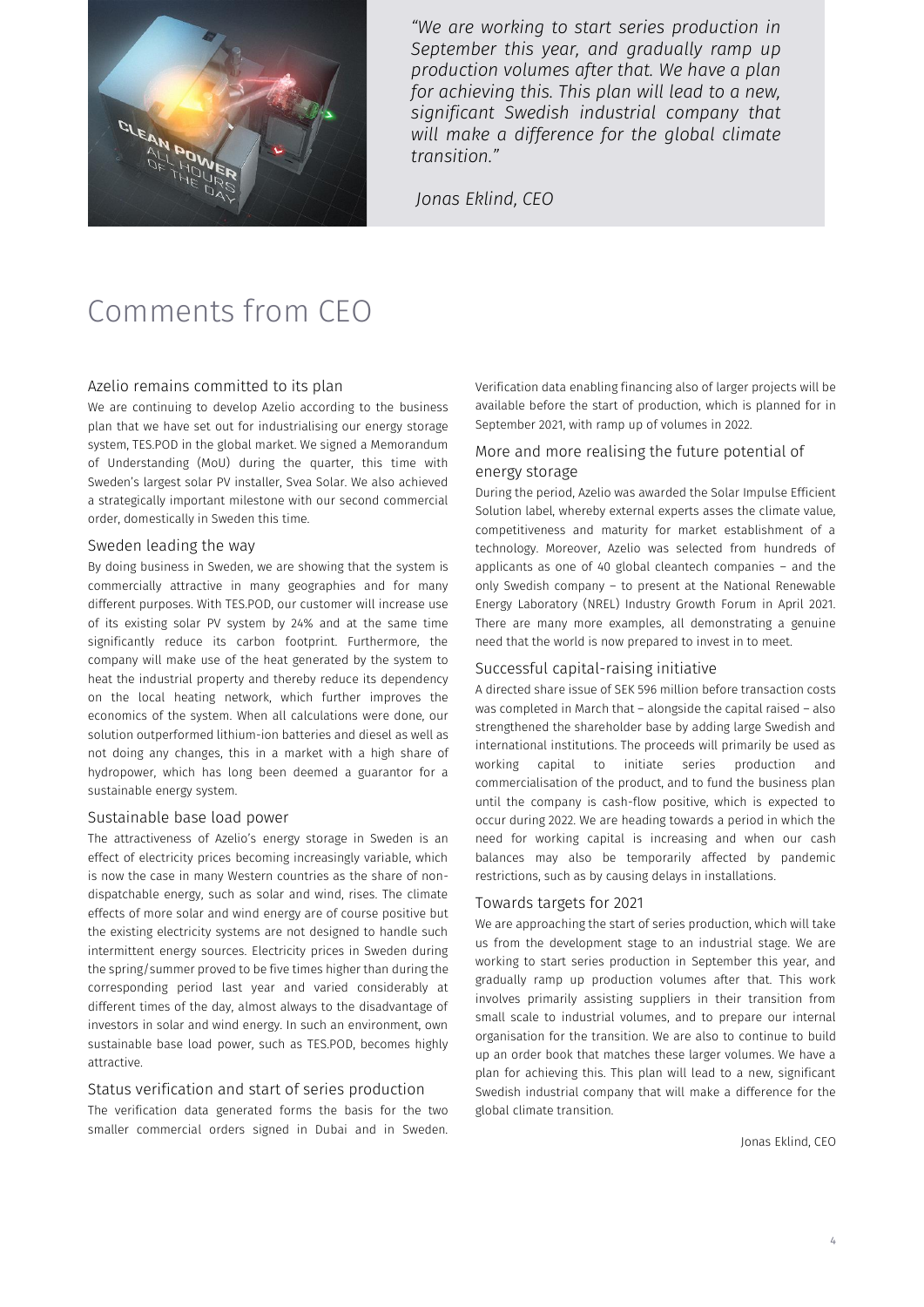## <span id="page-4-0"></span>The business



### Rapid global electrification

Around the world, fossil fuels are being replaced more and more by electricity. To make this transition truly green and meet the UN's Sustainable Development Goals, the grids also need to increasingly rely on renewable sources of energy. As the renewable energy element of the mix grows so does the need for energy storage and thereby demand for solutions similar to those offered by Azelio.

![](_page_4_Picture_4.jpeg)

### Sustainable energy for all

Access to the right form of reliable and sustainable energy and at the right cost is vital for global economic growth. Solar and wind energy is found in abundance in many places around the world but without access to a reliable grid. Today, a billion people live without access to a grid, with double that number living in areas with unstable grids.

### A large and growing market

Azelio has a solution that can provide renewable energy for all – when and wherever it is needed. The solution stores energy from the sun and wind, subsequently making it available as electricity and heat at any time of day at a very competitive cost.

In providing efficient storage of renewable energy, Azelio is addressing a very large and rapidly growing market. In the two years after Azelio demonstrated its technology in 2018, the company received expressions of interest for more than 3.9 GW, representing storage capacity of 50 GWh and around SEK 170 billion in potential order value. These volumes of interest will exceed the company's capacity over the next few years.

### A ground-breaking solution

The solution – TES.POD®– stores energy as 600-degree heat in recycled aluminium. The energy is converted in a controlled manner to electricity using a Stirling engine, and into heat at 55- 65 degrees Celsius. The system can achieve a total efficiency of up to 90% from electricity to output energy in the form of electricity and heat. The solution is modular and cost-effective from 0.1 MW to 100 MW, capable of supplying, for example, factories, mines, agriculture and small communities with renewable energy at a low cost 24 hours a day.

![](_page_4_Picture_13.jpeg)

### Moving from innovation to industrialisation

Azelio is now following a clear plan: to industrialise and commercialise its innovation globally, thereby laying the foundation for a significant new Swedish industrial company. We are making the move from innovation to industrialisation in collaboration with well-established global partners.

The company has signed 14 MoUs for a total of 426 MW, some of which are expected to be converted into orders. The first commercial contract for a TES.POD® was signed in December 2020 with ALEC Energy, which will install the unit in Dubai, and a second commercial order was received in March from Industrisupport i Åmål for two TES.POD units.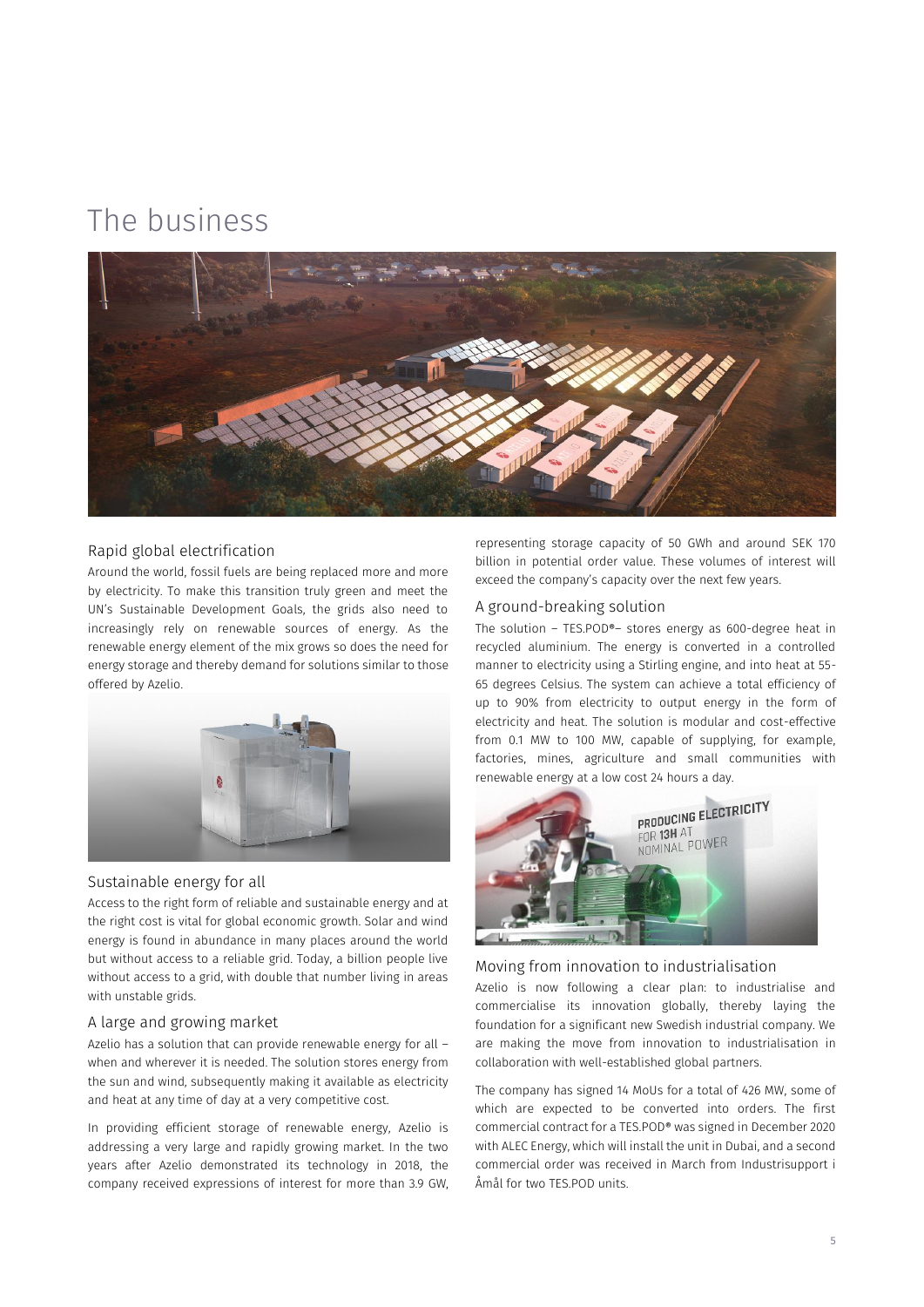![](_page_5_Picture_0.jpeg)

## <span id="page-5-0"></span>Significant events

### Q1: January – March 2021

### MoU with Svea Solar

Azelio and Svea Solar signed an MoU to jointly develop projects in Sweden using Azelio's energy storage unit TES.POD®, related to PV systems. The collaboration will span over at least three projects in 2021, five projects in 2022, and ten projects in 2023. A total of 8 MW of installed power and more than 100 MWh in equivalent storage capacity.

#### New share issue of SEK 596 million

Azelio completed a directed share issue at a subscription price of SEK 56 per share, through which the company raised SEK 596 million before issue expenses. The proceeds will finance the continued industrialisation of Azelio's Thermal Energy Storage (TES) and Stirling-based electricity production technology, with the objective to start series production in the third quarter of 2021, and to be able to finance additional development projects and general corporate purposes. The share issue attracted very strong interest from new reputable Swedish and international institutional investors, along with existing shareholders.

### Order in Sweden for two TFS POD

Industrisupport i Åmål AB ordered two TES.POD units for a system that will store surplus energy from a 446 kW rooftop solar PV system and make it available around-the-clock in the form of electricity and heat. With this installation, Industrisupport i Åmål is expected to increase its use of renewable energy by 24% and thus reduce CO2 emissions by 168 tonnes per year.

### Azelio's sustainable technology awarded by the Solar Impulse Foundation

Azelio's energy storage system, TES.POD, was awarded the Solar Impulse Efficient Solution. The Solar Impulse Foundation aims to identify 1,000 solutions globally, which have the capacity to slow down climate change. The selection process includes both economic and environ-mental assessments by independent experts. The prize is awarded only to products that have reached a high technical maturity.

## <span id="page-5-1"></span>Group financial development

### Q1: January – March 2021

### Revenue, expenses, and profit/loss

Net sales amounted to kSEK 97 (128). Own work capitalised amounted to kSEK 40,241 (28,581) for the quarter.

Expenses amounted to kSEK -105,596 (-80,807). Operating profit/loss (EBIT) amounted to kSEK -64,733 (-44,991)

Loss from financial items during the period was kSEK -327 (-98) and consisted mainly of interest income, interest expenses and similar profit/loss items. Earnings amounted to kSEK -65,060 (-45,089). Earnings per share before and after dilution amounted to SEK -0.61 (-0.51).

#### Cash flow, investments, and financial position

Cash flow from operating activities during the quarter amounted to kSEK -28,158 (-46,553). Cash flow from financing activities amounted to kSEK 565,878 (307,789).

Investments affecting cash flow during the quarter amounted to kSEK -38,809 (-23,777), mainly in the form of capitalised development.

Cash and cash equivalents amounted to kSEK 831,458 (293,221) as of 31 March.

Equity at the end of the period amounted to kSEK 1,275,664 (664,993), or SEK 11.09 per share (7.56). The equity/assets ratio as of the same date was 87% (86%).

### Parent company

Net sales for the parent company in the first quarter amounted to kSEK 97 (128). The operating result amounted to kSEK -64,001 (-44,145) and the result for the period was kSEK -65,451 (-51,170). Equity at the end of the period amounted to kSEK 1,274,626 (664,059).

### Organisation

At the end of the period, the number of employees was 165 (124), of whom 127 (99) were men and 38 (25) were women. The average number of employees in the period was 161 (122).

### Share capital

As a result of the directed share issue that was completed during the quarter, the number of shares outstanding increased by 10,638,225 to 115,018,521, and the share capital increased by SEK 5,319,113 to SEK 57,509,262.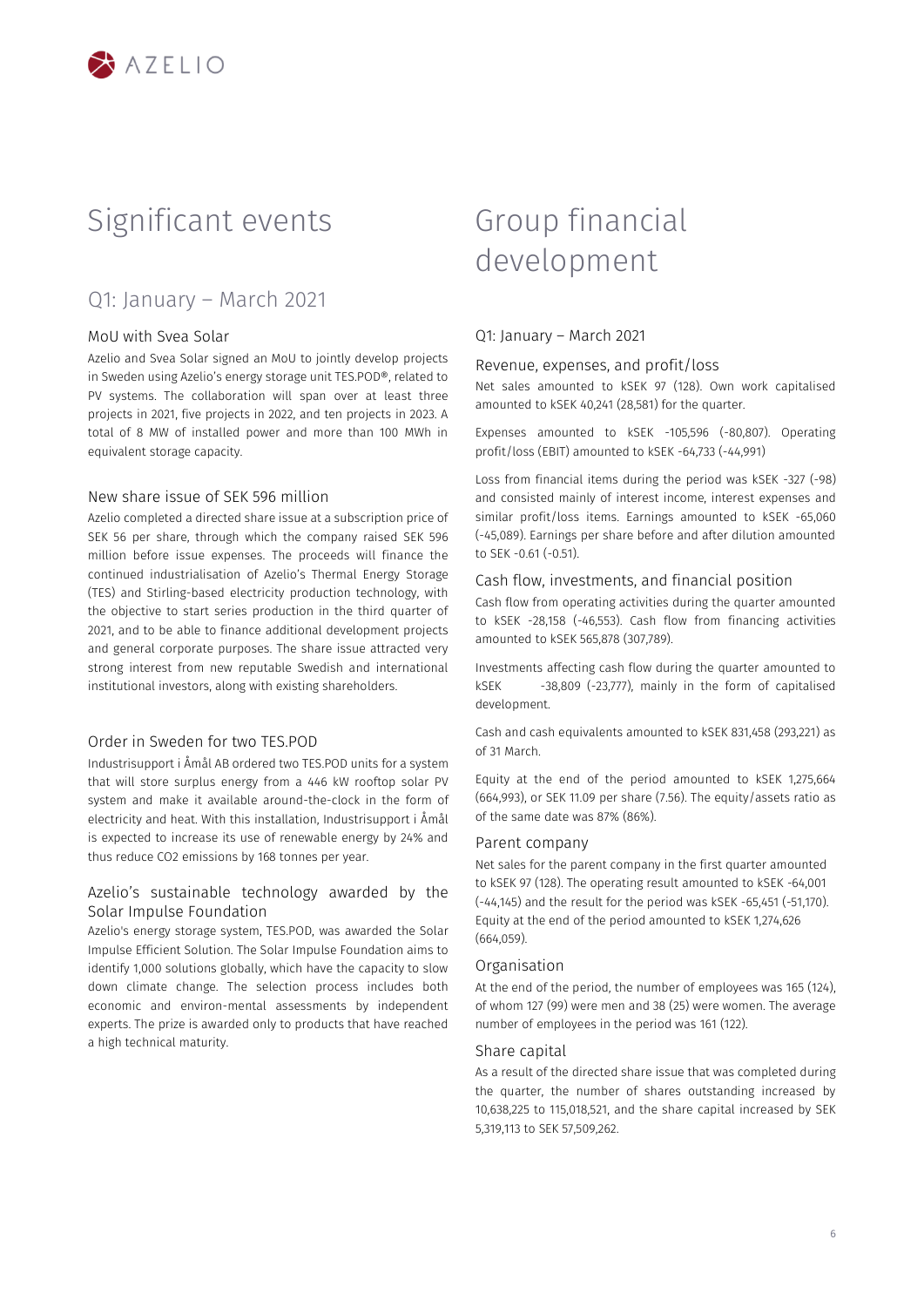### 10 largest shareholders

| Name                          | %    | Verified |
|-------------------------------|------|----------|
| Blue Marlin AB / Kent Janér   | 15.4 | 20210430 |
| Capital Group                 | 5.0  | 20210331 |
| Avanza Pension                | 4.2  | 20210430 |
| Braginsky Family Office AG    | 3.5  | 20210430 |
| Jim O'neill                   | 2.9  | 20210131 |
| Swedbank Robur Fonder         | 2.3  | 20210430 |
| Argenta Asset Management SA   | 2.1  | 20210430 |
| Nordnet Pensionsförsäkring AB | 1.5  | 20210430 |
| Alfred Berg Fonder            | 1.4  | 20210430 |
| Chahine Capital               | 1.3  | 20210507 |

Source: Monitor by Modular Finance AB. Compiled and processed data from various sources, including Euroclear and Morningstar.

### Warrants

At the end of the period, there were 38,800,333 warrants, issued in seven different series with exercise prices of between SEK 13 and SEK 40. Full conversion of these warrants would increase the number of shares by 7,004,056 shares.

### Share data

On 31 March 2021, the share closed at 60.80, which was an increase of 16.5% from SEK 52.20 at year-end.

### Related party transactions

In the first quarter, an amount totalling kSEK 833 (833) relating to services delivered in conjunction with the company's demonstration facility in Ouarzazate, Morocco, was recognised as a liability in the accounts. The state-owned Moroccan Agency for Sustainable Energy (Masen) holds 16,666,667 warrants in the company and has a representative on the Board of the company. The accrued expenses amount to kSEK 18,259 (14,926) in total. These services are performed on market terms.

### Coronavirus pandemic postpones timetable by a quarter

Azelio announced in 2020 that as a result of COVID-19, the company's overall timetable had been postponed by a quarter due to travel restrictions. The postponement means that series production is scheduled for Q3 2021. Azelio is continually monitoring developments to plan the production and commercialisation of the company's energy storage systems and to ensure the safest and most efficient implementation of its projects.

### Outlook

Azelio follows a business plan that is based on the company securing increasing order volumes that will be met with series manufactured products from the third quarter of 2021. The operations are expected to become cash-flow positive in 2022.

#### Significant risks and uncertainties

The current valuation of the company's assets in the form of capitalised development costs and inventory is based on

adherence to the prepared business plan. The Board expects the future sales volumes to be so extensive that the discounted cash flows generated will justify the current valuation with a good margin. The Board believes there is good potential to implement the business plan and that capitalised development costs are likely to lead to future economic benefits. The company's capitalised development costs related to various technologies. All of them are, however, linked to the Stirling engine and the energy storage solution, the technologies upon which the company has built its business. The Board believes that, due to technical synergies, the current use of the Stirling engine was made possible by the company's previous development of the gas engine. Due to the close relationship between these technical solutions, the machines are not assigned to separate cashgenerating units. The Stirling engine is a further development of earlier technology and thus no impairment losses have been reported on development costs for earlier versions. On the other hand, inventory disposals and provisions have been made on an ongoing basis for components that were unique to previous versions of the product.

Azelio is in a build-up period that will enable industrialisation and broad commercialisation of the company's energy storage system. The company has forged relationships with several wellestablished partners for sales and installation, who are gradually expected to play an increasingly significant role in the commercialisation of the product. Although the company concluded several MoUs with potential customers and also received the first commercial orders for its energy storage system, the technology has not yet achieved broad commercial success and the use of the technology is limited. There is a risk that Azelio does not secure the orders that the company had expected or at the rate that the company had expected, which could in turn lead to a delay for the commercialisation of the company's products and technology.

Azelio's system, although based on established technology, is new on the market and the company has therefore not been able to collect complete and necessary data, for example regarding the system's and its components' life, any typical faults or deficiencies and service needs and associated costs, which may have negative market and cost impact.

Azelio relies on a combination of patent and trademark laws, trade secrets, confidentiality procedures and contractual provisions to protect the company's intellectual property rights. Azelio has 13 granted patents and 15 patents pending. There is a risk that the company will not be able to obtain or maintain patent protection for important parts of its technology or that the company will not maintain patents in key markets for the company. The company may be involved in processes or other proceedings for alleged infringement of rights, which could be costly and time consuming, regardless of whether or not the claim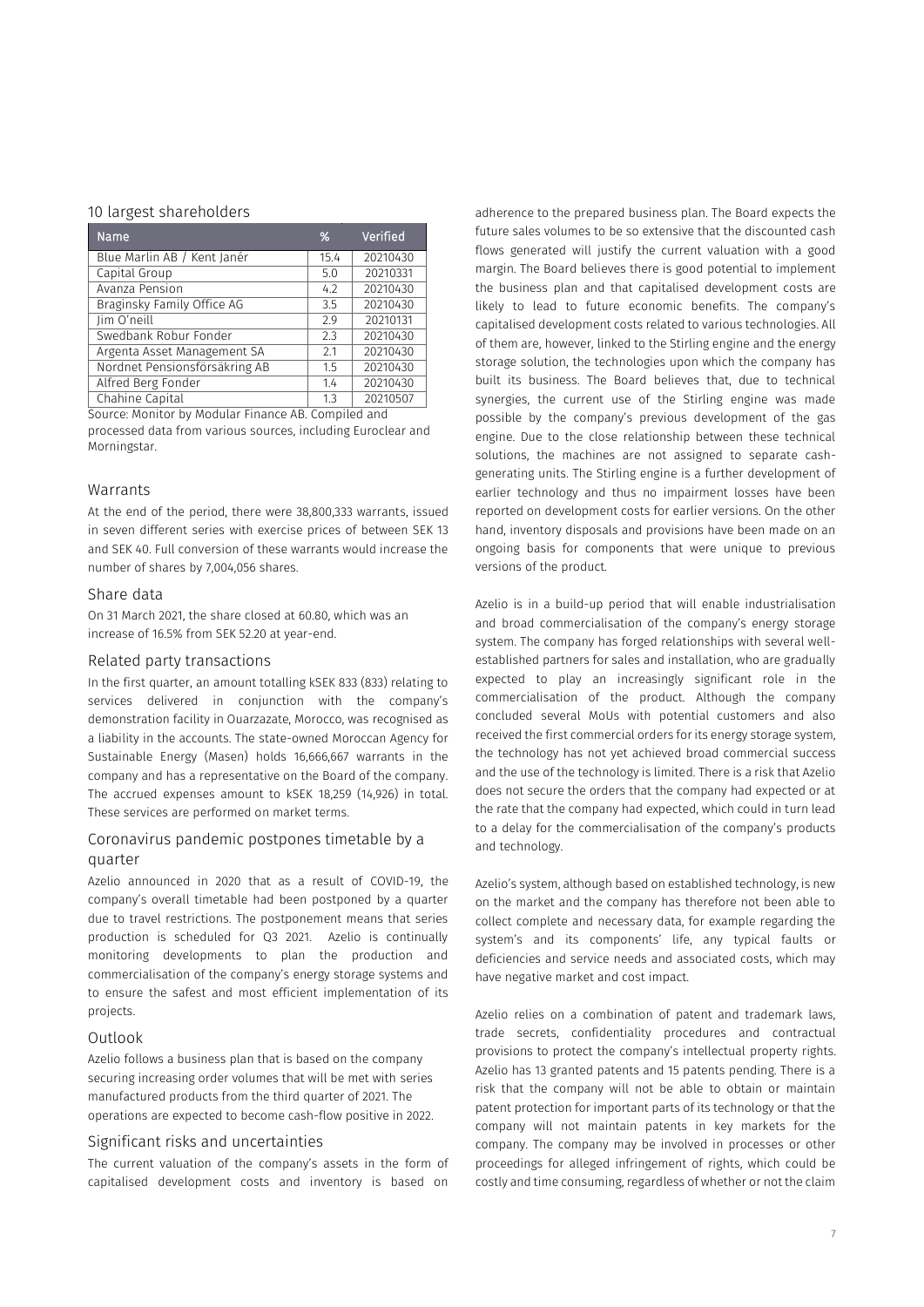is justified, and even if the outcome is favourable for the company.

Azelio's products are intended to be sold globally in the geographies where the company's system is most suitable. It follows that the company will operate in different countries which in some cases require regulatory approvals, certifications, approvals or requirements from government agencies or other administrative bodies. These may also have different local standards or specific deviations, which is common in the energy industry. There is a risk that the company will not receive permits, certifications or other approvals in due time.

Azelio's profitability from product sales will depend on, among other things, the price development for aluminium, steel and energy (especially diesel), which is affected by a number of factors beyond the company's control. Regulatory requirements, taxes, duties and other barriers to trade, price and currency regulations or other government measures may restrict operations. There is a risk that competitors, both known and unknown, will develop more efficient systems and technology for products similar to those that the company develops and offers.

### Auditors' Review

Report on earnings and other comprehensive income for the Group and the Parent Company, as well as the Group's report on cash flows, for the period 1 January - 31 March 2021 and Report on the financial position of the Group and the Parent Company as of 31 March 2021 are reviewed by the company's elected auditors.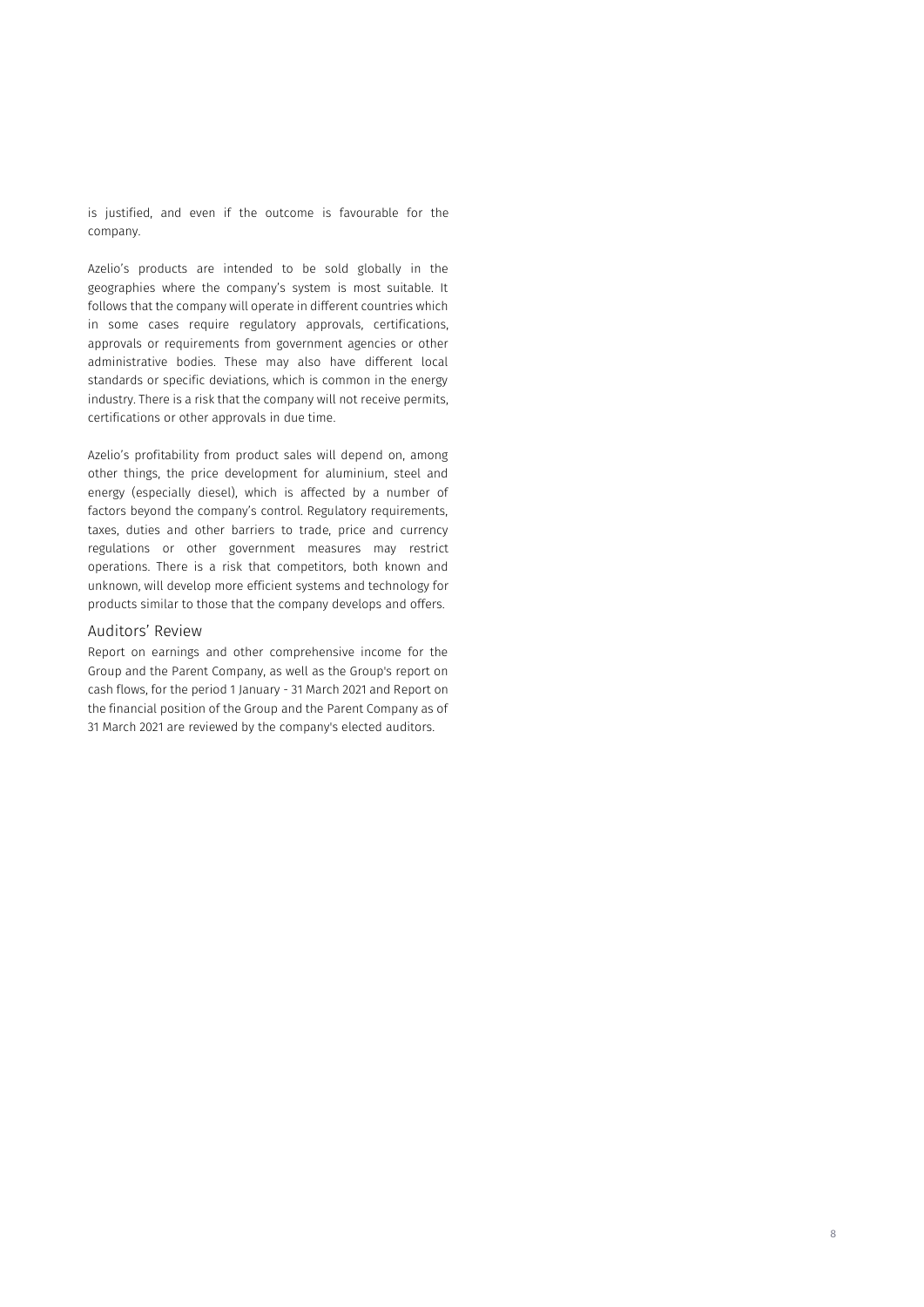### <span id="page-8-0"></span>Condensed consolidated statement of income and other comprehensive income

| Amounts in KSEK                                                                                                | Note | Jan-Mar<br>2021 | Jan-Mar<br>2020 | Jan-Dec<br>2020 |
|----------------------------------------------------------------------------------------------------------------|------|-----------------|-----------------|-----------------|
| Revenue                                                                                                        |      |                 |                 |                 |
| Net sales                                                                                                      | 4    | 97              | 128             | 1,074           |
| Own work capitalised                                                                                           |      | 40,241          | 28,581          | 126,730         |
| Other operating income                                                                                         |      | 524             | 7,107           | 7,817           |
|                                                                                                                |      | 40,863          | 35,816          | 135,621         |
|                                                                                                                |      |                 |                 |                 |
| Costs                                                                                                          |      |                 |                 |                 |
| Raw materials and consumables                                                                                  |      | $-1,124$        | $-661$          | $-3,219$        |
| Other external expenses                                                                                        |      | $-59,757$       | $-38,583$       | $-162,372$      |
| Employee benefit expenses                                                                                      |      | -40,086         | -36,387         | -140,869        |
| Depreciation/amortisation and impairment of<br>property, plant and equipment and intangible non-current assets |      | $-4,350$        | $-4,925$        | $-20,702$       |
| Other operating expenses                                                                                       |      | $-278$          | $-251$          | -397            |
| <b>Total operating expenses</b>                                                                                |      | $-105,596$      | $-80,807$       | -327,560        |
| <b>Operating loss</b>                                                                                          |      | $-64,733$       | $-44,991$       | $-191,939$      |
|                                                                                                                |      |                 |                 |                 |
| <b>Financial items</b>                                                                                         |      |                 |                 |                 |
| Financial income                                                                                               |      | $\mathbf 0$     | 478             | 750             |
| Finance costs                                                                                                  |      | $-327$          | -576            | -1,382          |
| <b>Total financial items</b>                                                                                   |      | $-327$          | -98             | -633            |
| <b>Loss after financial items</b>                                                                              |      | $-65,060$       | $-45,089$       | $-192,572$      |
|                                                                                                                |      |                 |                 |                 |
| Tax on profit for the period                                                                                   |      | 0               | 0               | $\mathbf 0$     |
| Loss for the period                                                                                            |      | $-65,060$       | $-45,089$       | $-192,572$      |
| Other comprehensive income:                                                                                    |      |                 |                 |                 |
| Items that have been or may be reclassified to profit for the period                                           |      |                 |                 |                 |
| Translation differences for the period on translation of foreign<br>operations                                 |      | 67              | $-322$          | $-505$          |
| Other comprehensive income                                                                                     |      | 67              | $-322$          | $-505$          |
| Total comprehensive income for the period                                                                      |      | $-64,993$       | $-45,411$       | $-193,077$      |
|                                                                                                                |      |                 |                 |                 |
|                                                                                                                |      | Jan-Mar         | Jan-Mar         | Jan-Dec         |
|                                                                                                                |      | 2021            | 2020            | 2020            |
| Earnings per share before and after dilution                                                                   | 6    | $-0.61$         | $-0.51$         | $-2.03$         |
| Average number of shares                                                                                       |      | 106,703,042     | 87,952,484      | 94,641,570      |
| Number of shares at end of period                                                                              |      | 115,018,521     | 91,752,900      | 104,102,400     |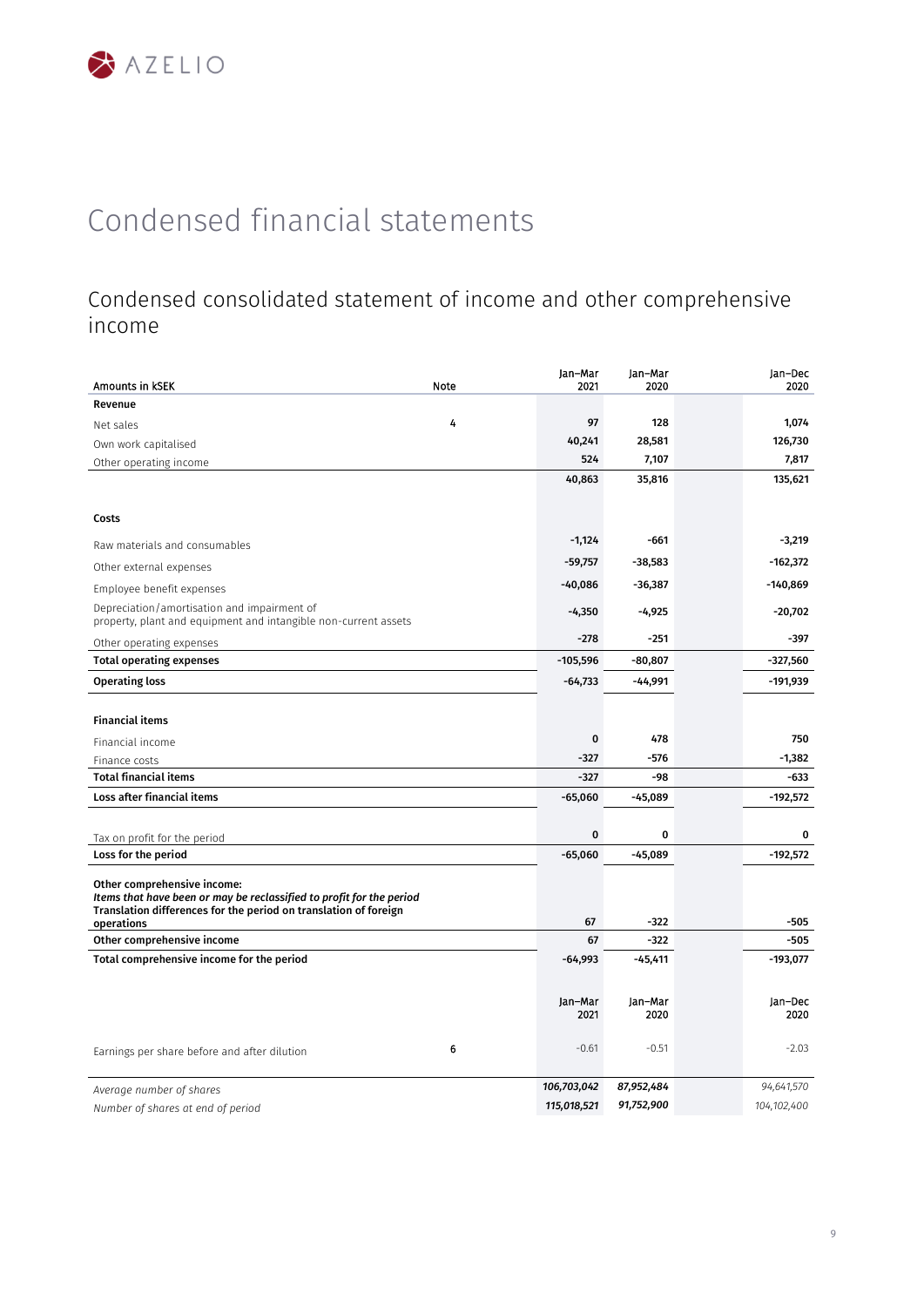### Condensed consolidated statement of financial position

| <b>ASSETS</b><br>Intangible non-current assets<br>Capitalised expenditure for development and similar<br>558,977<br>425,565<br>518,744<br>Total intangible non-current assets<br>558,977<br>425,565<br>518,744<br>Property, plant and equipment<br>Leasehold improvements<br>4,433<br>4,692<br>3,616<br>23,526<br>17,227<br>19,033<br>Equipment, tools, fixtures and fittings<br>Total property, plant and equipment<br>27,959<br>20,843<br>23,725<br>25,863<br>20,041<br>24,004<br>Right-of-use assets<br><b>Total non-current assets</b><br>466,450<br>612,800<br>566,474<br>Inventories<br>Raw materials and consumables<br>2,359<br>3,928<br>3,053<br>Finished goods and goods for resale<br>688<br>688<br>713<br><b>Total inventories</b><br>4,641<br>3,047<br>3,741<br><b>Current assets</b><br>Trade receivables<br>23<br>85<br>183<br>420<br>Current tax assets<br>367<br>1,345<br>Other receivables<br>15,409<br>8,743<br>14,025<br>Prepaid expenses and accrued income<br>3,910<br>3,932<br>3,868<br>831,458<br>293,221<br>332,463<br>Cash and cash equivalents<br><b>Total current assets</b><br>310,925<br>854,267<br>355,688<br><b>TOTAL ASSETS</b><br>1,467,066<br>777,375<br>922,162<br><b>EQUITY AND LIABILITIES</b><br><b>Equity</b><br>Share capital<br>57,509<br>45,876<br>52,051<br>Other paid-in capital<br>2,384,162<br>1,821,219<br>1,577,062<br>$-833$<br>$-717$<br>$-900$<br>Reserves<br>Retained earnings, including profit/loss for the year<br>$-1,165,173$<br>$-957,229$<br>$-1,100,114$<br><b>Total equity</b><br>664,993<br>1,275,664<br>772,257<br><b>Non-current liabilities</b><br>Other liabilities<br>22,674<br>22,755<br>22,674<br>Lease liabilities<br>15,475<br>12,172<br>14,470<br><b>Total non-current liabilities</b><br>38,149<br>34,927<br>37,145<br><b>Current liabilities</b><br>Advances from customers<br>135<br>$\mathbf{0}$<br>0<br>Trade payables<br>40,672<br>27,287<br>18,158<br>Lease liabilities<br>10,036<br>7,615<br>9,228<br>Other current liabilities<br>38,498<br>877<br>26,810<br>63,912<br>49,435<br>Accrued expenses and deferred income<br>50,804<br><b>Total current liabilities</b><br>77,455<br>153,253<br>112,761<br>TOTAL EQUITY AND LIABILITIES<br>1,467,066<br>777,375<br>922,162 |                 |      | 31 Mar | 31 Mar | 31 Dec |
|----------------------------------------------------------------------------------------------------------------------------------------------------------------------------------------------------------------------------------------------------------------------------------------------------------------------------------------------------------------------------------------------------------------------------------------------------------------------------------------------------------------------------------------------------------------------------------------------------------------------------------------------------------------------------------------------------------------------------------------------------------------------------------------------------------------------------------------------------------------------------------------------------------------------------------------------------------------------------------------------------------------------------------------------------------------------------------------------------------------------------------------------------------------------------------------------------------------------------------------------------------------------------------------------------------------------------------------------------------------------------------------------------------------------------------------------------------------------------------------------------------------------------------------------------------------------------------------------------------------------------------------------------------------------------------------------------------------------------------------------------------------------------------------------------------------------------------------------------------------------------------------------------------------------------------------------------------------------------------------------------------------------------------------------------------------------------------------------------------------------------------------------------------------------------------------------------------------------------------------------------------|-----------------|------|--------|--------|--------|
|                                                                                                                                                                                                                                                                                                                                                                                                                                                                                                                                                                                                                                                                                                                                                                                                                                                                                                                                                                                                                                                                                                                                                                                                                                                                                                                                                                                                                                                                                                                                                                                                                                                                                                                                                                                                                                                                                                                                                                                                                                                                                                                                                                                                                                                          | Amounts in KSEK | Note | 2021   | 2020   | 2020   |
|                                                                                                                                                                                                                                                                                                                                                                                                                                                                                                                                                                                                                                                                                                                                                                                                                                                                                                                                                                                                                                                                                                                                                                                                                                                                                                                                                                                                                                                                                                                                                                                                                                                                                                                                                                                                                                                                                                                                                                                                                                                                                                                                                                                                                                                          |                 |      |        |        |        |
|                                                                                                                                                                                                                                                                                                                                                                                                                                                                                                                                                                                                                                                                                                                                                                                                                                                                                                                                                                                                                                                                                                                                                                                                                                                                                                                                                                                                                                                                                                                                                                                                                                                                                                                                                                                                                                                                                                                                                                                                                                                                                                                                                                                                                                                          |                 |      |        |        |        |
|                                                                                                                                                                                                                                                                                                                                                                                                                                                                                                                                                                                                                                                                                                                                                                                                                                                                                                                                                                                                                                                                                                                                                                                                                                                                                                                                                                                                                                                                                                                                                                                                                                                                                                                                                                                                                                                                                                                                                                                                                                                                                                                                                                                                                                                          |                 |      |        |        |        |
|                                                                                                                                                                                                                                                                                                                                                                                                                                                                                                                                                                                                                                                                                                                                                                                                                                                                                                                                                                                                                                                                                                                                                                                                                                                                                                                                                                                                                                                                                                                                                                                                                                                                                                                                                                                                                                                                                                                                                                                                                                                                                                                                                                                                                                                          |                 |      |        |        |        |
|                                                                                                                                                                                                                                                                                                                                                                                                                                                                                                                                                                                                                                                                                                                                                                                                                                                                                                                                                                                                                                                                                                                                                                                                                                                                                                                                                                                                                                                                                                                                                                                                                                                                                                                                                                                                                                                                                                                                                                                                                                                                                                                                                                                                                                                          |                 |      |        |        |        |
|                                                                                                                                                                                                                                                                                                                                                                                                                                                                                                                                                                                                                                                                                                                                                                                                                                                                                                                                                                                                                                                                                                                                                                                                                                                                                                                                                                                                                                                                                                                                                                                                                                                                                                                                                                                                                                                                                                                                                                                                                                                                                                                                                                                                                                                          |                 |      |        |        |        |
|                                                                                                                                                                                                                                                                                                                                                                                                                                                                                                                                                                                                                                                                                                                                                                                                                                                                                                                                                                                                                                                                                                                                                                                                                                                                                                                                                                                                                                                                                                                                                                                                                                                                                                                                                                                                                                                                                                                                                                                                                                                                                                                                                                                                                                                          |                 |      |        |        |        |
|                                                                                                                                                                                                                                                                                                                                                                                                                                                                                                                                                                                                                                                                                                                                                                                                                                                                                                                                                                                                                                                                                                                                                                                                                                                                                                                                                                                                                                                                                                                                                                                                                                                                                                                                                                                                                                                                                                                                                                                                                                                                                                                                                                                                                                                          |                 |      |        |        |        |
|                                                                                                                                                                                                                                                                                                                                                                                                                                                                                                                                                                                                                                                                                                                                                                                                                                                                                                                                                                                                                                                                                                                                                                                                                                                                                                                                                                                                                                                                                                                                                                                                                                                                                                                                                                                                                                                                                                                                                                                                                                                                                                                                                                                                                                                          |                 |      |        |        |        |
|                                                                                                                                                                                                                                                                                                                                                                                                                                                                                                                                                                                                                                                                                                                                                                                                                                                                                                                                                                                                                                                                                                                                                                                                                                                                                                                                                                                                                                                                                                                                                                                                                                                                                                                                                                                                                                                                                                                                                                                                                                                                                                                                                                                                                                                          |                 |      |        |        |        |
|                                                                                                                                                                                                                                                                                                                                                                                                                                                                                                                                                                                                                                                                                                                                                                                                                                                                                                                                                                                                                                                                                                                                                                                                                                                                                                                                                                                                                                                                                                                                                                                                                                                                                                                                                                                                                                                                                                                                                                                                                                                                                                                                                                                                                                                          |                 |      |        |        |        |
|                                                                                                                                                                                                                                                                                                                                                                                                                                                                                                                                                                                                                                                                                                                                                                                                                                                                                                                                                                                                                                                                                                                                                                                                                                                                                                                                                                                                                                                                                                                                                                                                                                                                                                                                                                                                                                                                                                                                                                                                                                                                                                                                                                                                                                                          |                 |      |        |        |        |
|                                                                                                                                                                                                                                                                                                                                                                                                                                                                                                                                                                                                                                                                                                                                                                                                                                                                                                                                                                                                                                                                                                                                                                                                                                                                                                                                                                                                                                                                                                                                                                                                                                                                                                                                                                                                                                                                                                                                                                                                                                                                                                                                                                                                                                                          |                 |      |        |        |        |
|                                                                                                                                                                                                                                                                                                                                                                                                                                                                                                                                                                                                                                                                                                                                                                                                                                                                                                                                                                                                                                                                                                                                                                                                                                                                                                                                                                                                                                                                                                                                                                                                                                                                                                                                                                                                                                                                                                                                                                                                                                                                                                                                                                                                                                                          |                 |      |        |        |        |
|                                                                                                                                                                                                                                                                                                                                                                                                                                                                                                                                                                                                                                                                                                                                                                                                                                                                                                                                                                                                                                                                                                                                                                                                                                                                                                                                                                                                                                                                                                                                                                                                                                                                                                                                                                                                                                                                                                                                                                                                                                                                                                                                                                                                                                                          |                 |      |        |        |        |
|                                                                                                                                                                                                                                                                                                                                                                                                                                                                                                                                                                                                                                                                                                                                                                                                                                                                                                                                                                                                                                                                                                                                                                                                                                                                                                                                                                                                                                                                                                                                                                                                                                                                                                                                                                                                                                                                                                                                                                                                                                                                                                                                                                                                                                                          |                 |      |        |        |        |
|                                                                                                                                                                                                                                                                                                                                                                                                                                                                                                                                                                                                                                                                                                                                                                                                                                                                                                                                                                                                                                                                                                                                                                                                                                                                                                                                                                                                                                                                                                                                                                                                                                                                                                                                                                                                                                                                                                                                                                                                                                                                                                                                                                                                                                                          |                 |      |        |        |        |
|                                                                                                                                                                                                                                                                                                                                                                                                                                                                                                                                                                                                                                                                                                                                                                                                                                                                                                                                                                                                                                                                                                                                                                                                                                                                                                                                                                                                                                                                                                                                                                                                                                                                                                                                                                                                                                                                                                                                                                                                                                                                                                                                                                                                                                                          |                 |      |        |        |        |
|                                                                                                                                                                                                                                                                                                                                                                                                                                                                                                                                                                                                                                                                                                                                                                                                                                                                                                                                                                                                                                                                                                                                                                                                                                                                                                                                                                                                                                                                                                                                                                                                                                                                                                                                                                                                                                                                                                                                                                                                                                                                                                                                                                                                                                                          |                 |      |        |        |        |
|                                                                                                                                                                                                                                                                                                                                                                                                                                                                                                                                                                                                                                                                                                                                                                                                                                                                                                                                                                                                                                                                                                                                                                                                                                                                                                                                                                                                                                                                                                                                                                                                                                                                                                                                                                                                                                                                                                                                                                                                                                                                                                                                                                                                                                                          |                 |      |        |        |        |
|                                                                                                                                                                                                                                                                                                                                                                                                                                                                                                                                                                                                                                                                                                                                                                                                                                                                                                                                                                                                                                                                                                                                                                                                                                                                                                                                                                                                                                                                                                                                                                                                                                                                                                                                                                                                                                                                                                                                                                                                                                                                                                                                                                                                                                                          |                 |      |        |        |        |
|                                                                                                                                                                                                                                                                                                                                                                                                                                                                                                                                                                                                                                                                                                                                                                                                                                                                                                                                                                                                                                                                                                                                                                                                                                                                                                                                                                                                                                                                                                                                                                                                                                                                                                                                                                                                                                                                                                                                                                                                                                                                                                                                                                                                                                                          |                 |      |        |        |        |
|                                                                                                                                                                                                                                                                                                                                                                                                                                                                                                                                                                                                                                                                                                                                                                                                                                                                                                                                                                                                                                                                                                                                                                                                                                                                                                                                                                                                                                                                                                                                                                                                                                                                                                                                                                                                                                                                                                                                                                                                                                                                                                                                                                                                                                                          |                 |      |        |        |        |
|                                                                                                                                                                                                                                                                                                                                                                                                                                                                                                                                                                                                                                                                                                                                                                                                                                                                                                                                                                                                                                                                                                                                                                                                                                                                                                                                                                                                                                                                                                                                                                                                                                                                                                                                                                                                                                                                                                                                                                                                                                                                                                                                                                                                                                                          |                 |      |        |        |        |
|                                                                                                                                                                                                                                                                                                                                                                                                                                                                                                                                                                                                                                                                                                                                                                                                                                                                                                                                                                                                                                                                                                                                                                                                                                                                                                                                                                                                                                                                                                                                                                                                                                                                                                                                                                                                                                                                                                                                                                                                                                                                                                                                                                                                                                                          |                 |      |        |        |        |
|                                                                                                                                                                                                                                                                                                                                                                                                                                                                                                                                                                                                                                                                                                                                                                                                                                                                                                                                                                                                                                                                                                                                                                                                                                                                                                                                                                                                                                                                                                                                                                                                                                                                                                                                                                                                                                                                                                                                                                                                                                                                                                                                                                                                                                                          |                 |      |        |        |        |
|                                                                                                                                                                                                                                                                                                                                                                                                                                                                                                                                                                                                                                                                                                                                                                                                                                                                                                                                                                                                                                                                                                                                                                                                                                                                                                                                                                                                                                                                                                                                                                                                                                                                                                                                                                                                                                                                                                                                                                                                                                                                                                                                                                                                                                                          |                 |      |        |        |        |
|                                                                                                                                                                                                                                                                                                                                                                                                                                                                                                                                                                                                                                                                                                                                                                                                                                                                                                                                                                                                                                                                                                                                                                                                                                                                                                                                                                                                                                                                                                                                                                                                                                                                                                                                                                                                                                                                                                                                                                                                                                                                                                                                                                                                                                                          |                 |      |        |        |        |
|                                                                                                                                                                                                                                                                                                                                                                                                                                                                                                                                                                                                                                                                                                                                                                                                                                                                                                                                                                                                                                                                                                                                                                                                                                                                                                                                                                                                                                                                                                                                                                                                                                                                                                                                                                                                                                                                                                                                                                                                                                                                                                                                                                                                                                                          |                 |      |        |        |        |
|                                                                                                                                                                                                                                                                                                                                                                                                                                                                                                                                                                                                                                                                                                                                                                                                                                                                                                                                                                                                                                                                                                                                                                                                                                                                                                                                                                                                                                                                                                                                                                                                                                                                                                                                                                                                                                                                                                                                                                                                                                                                                                                                                                                                                                                          |                 |      |        |        |        |
|                                                                                                                                                                                                                                                                                                                                                                                                                                                                                                                                                                                                                                                                                                                                                                                                                                                                                                                                                                                                                                                                                                                                                                                                                                                                                                                                                                                                                                                                                                                                                                                                                                                                                                                                                                                                                                                                                                                                                                                                                                                                                                                                                                                                                                                          |                 |      |        |        |        |
|                                                                                                                                                                                                                                                                                                                                                                                                                                                                                                                                                                                                                                                                                                                                                                                                                                                                                                                                                                                                                                                                                                                                                                                                                                                                                                                                                                                                                                                                                                                                                                                                                                                                                                                                                                                                                                                                                                                                                                                                                                                                                                                                                                                                                                                          |                 |      |        |        |        |
|                                                                                                                                                                                                                                                                                                                                                                                                                                                                                                                                                                                                                                                                                                                                                                                                                                                                                                                                                                                                                                                                                                                                                                                                                                                                                                                                                                                                                                                                                                                                                                                                                                                                                                                                                                                                                                                                                                                                                                                                                                                                                                                                                                                                                                                          |                 |      |        |        |        |
|                                                                                                                                                                                                                                                                                                                                                                                                                                                                                                                                                                                                                                                                                                                                                                                                                                                                                                                                                                                                                                                                                                                                                                                                                                                                                                                                                                                                                                                                                                                                                                                                                                                                                                                                                                                                                                                                                                                                                                                                                                                                                                                                                                                                                                                          |                 |      |        |        |        |
|                                                                                                                                                                                                                                                                                                                                                                                                                                                                                                                                                                                                                                                                                                                                                                                                                                                                                                                                                                                                                                                                                                                                                                                                                                                                                                                                                                                                                                                                                                                                                                                                                                                                                                                                                                                                                                                                                                                                                                                                                                                                                                                                                                                                                                                          |                 |      |        |        |        |
|                                                                                                                                                                                                                                                                                                                                                                                                                                                                                                                                                                                                                                                                                                                                                                                                                                                                                                                                                                                                                                                                                                                                                                                                                                                                                                                                                                                                                                                                                                                                                                                                                                                                                                                                                                                                                                                                                                                                                                                                                                                                                                                                                                                                                                                          |                 |      |        |        |        |
|                                                                                                                                                                                                                                                                                                                                                                                                                                                                                                                                                                                                                                                                                                                                                                                                                                                                                                                                                                                                                                                                                                                                                                                                                                                                                                                                                                                                                                                                                                                                                                                                                                                                                                                                                                                                                                                                                                                                                                                                                                                                                                                                                                                                                                                          |                 |      |        |        |        |
|                                                                                                                                                                                                                                                                                                                                                                                                                                                                                                                                                                                                                                                                                                                                                                                                                                                                                                                                                                                                                                                                                                                                                                                                                                                                                                                                                                                                                                                                                                                                                                                                                                                                                                                                                                                                                                                                                                                                                                                                                                                                                                                                                                                                                                                          |                 |      |        |        |        |
|                                                                                                                                                                                                                                                                                                                                                                                                                                                                                                                                                                                                                                                                                                                                                                                                                                                                                                                                                                                                                                                                                                                                                                                                                                                                                                                                                                                                                                                                                                                                                                                                                                                                                                                                                                                                                                                                                                                                                                                                                                                                                                                                                                                                                                                          |                 |      |        |        |        |
|                                                                                                                                                                                                                                                                                                                                                                                                                                                                                                                                                                                                                                                                                                                                                                                                                                                                                                                                                                                                                                                                                                                                                                                                                                                                                                                                                                                                                                                                                                                                                                                                                                                                                                                                                                                                                                                                                                                                                                                                                                                                                                                                                                                                                                                          |                 |      |        |        |        |
|                                                                                                                                                                                                                                                                                                                                                                                                                                                                                                                                                                                                                                                                                                                                                                                                                                                                                                                                                                                                                                                                                                                                                                                                                                                                                                                                                                                                                                                                                                                                                                                                                                                                                                                                                                                                                                                                                                                                                                                                                                                                                                                                                                                                                                                          |                 |      |        |        |        |
|                                                                                                                                                                                                                                                                                                                                                                                                                                                                                                                                                                                                                                                                                                                                                                                                                                                                                                                                                                                                                                                                                                                                                                                                                                                                                                                                                                                                                                                                                                                                                                                                                                                                                                                                                                                                                                                                                                                                                                                                                                                                                                                                                                                                                                                          |                 |      |        |        |        |
|                                                                                                                                                                                                                                                                                                                                                                                                                                                                                                                                                                                                                                                                                                                                                                                                                                                                                                                                                                                                                                                                                                                                                                                                                                                                                                                                                                                                                                                                                                                                                                                                                                                                                                                                                                                                                                                                                                                                                                                                                                                                                                                                                                                                                                                          |                 |      |        |        |        |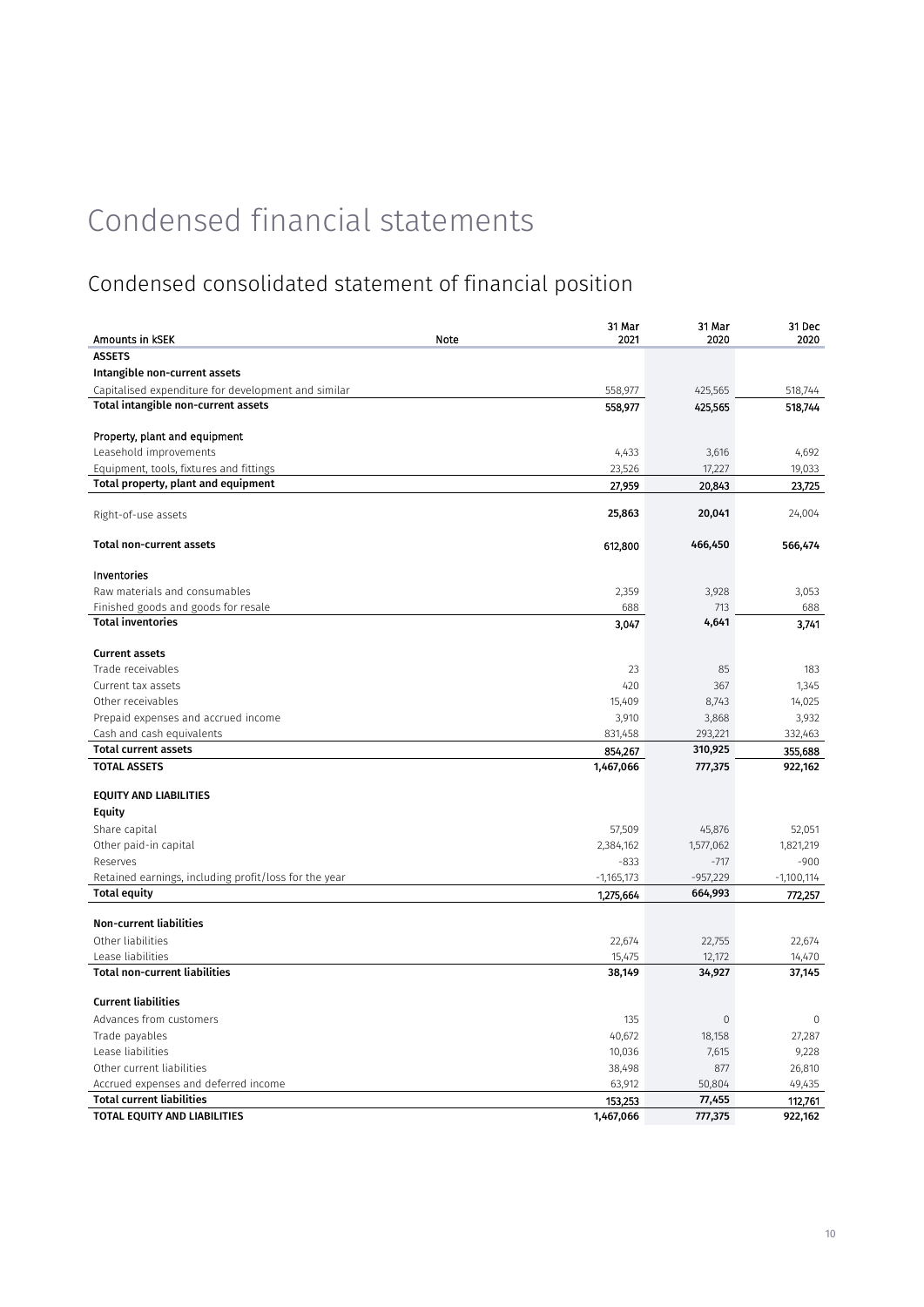## Condensed consolidated statement of changes in equity

|                                                                                          |      |               | Ongoing new | Other paid-in            |          | Retained<br>earnings incl.<br>profit/loss for             |              |
|------------------------------------------------------------------------------------------|------|---------------|-------------|--------------------------|----------|-----------------------------------------------------------|--------------|
| <b>Amounts in KSEK</b>                                                                   | Note | Share capital | share issue | capital                  | Reserves | the year                                                  | Total equity |
| Opening balance,<br>1 January 2020                                                       |      | 21,174        | 24,703      | 1,577,096                | $-395$   | $-912,204$                                                | 710,374      |
| Loss for the period                                                                      |      |               |             |                          |          | $-192,572$                                                | $-192,572$   |
| Other comprehensive income                                                               |      |               |             |                          | $-505$   |                                                           | $-505$       |
| Total comprehensive income<br>for the period<br><b>Transactions with</b><br>shareholders |      | 21,174        | 24,703      | 1,577,096                | -900     | $-1,104,776$                                              | 517,297      |
| Ongoing new share issue                                                                  |      |               | $-24,703$   |                          |          |                                                           | $-24,703$    |
| New share issue                                                                          |      | 30,877        |             | 244.123                  |          |                                                           | 275,000      |
| Premiums for issued warrants                                                             |      |               |             |                          |          | 4,662                                                     | 4,662        |
| Closing balance,<br>31 December 2020                                                     |      | 52,051        | 0           | 1,821,218                | $-900$   | $-1,100,114$                                              | 772,257      |
| Amounts in KSEK                                                                          | Note | Share capital |             | Other paid-in<br>capital | Reserves | Retained<br>earnings incl.<br>profit/loss for<br>the year | Total equity |
| Opening balance,<br>1 January 2021                                                       |      | 52,051        |             | 1,821,218                | -900     | $-1,100,114$                                              | 772,257      |
| Loss for the period                                                                      |      |               |             |                          |          | $-65,060$                                                 | $-65,060$    |
| Other comprehensive income                                                               |      |               |             |                          | 67       |                                                           | 67           |
| Total comprehensive income<br>for the period<br><b>Transactions with</b><br>shareholders |      | 52,051        |             | 1,821,219                | $-833$   | $-1,165,173$                                              | 707,264      |

New share issue 5,458 568,401 5,458 568,911 5,458 568,911 568,911 568,911 568,911 568,401 568,401 568,401 568, Closing balance, 57,509 2,384,162 -833 -1,165,173 1,275,664<br>31 March 2021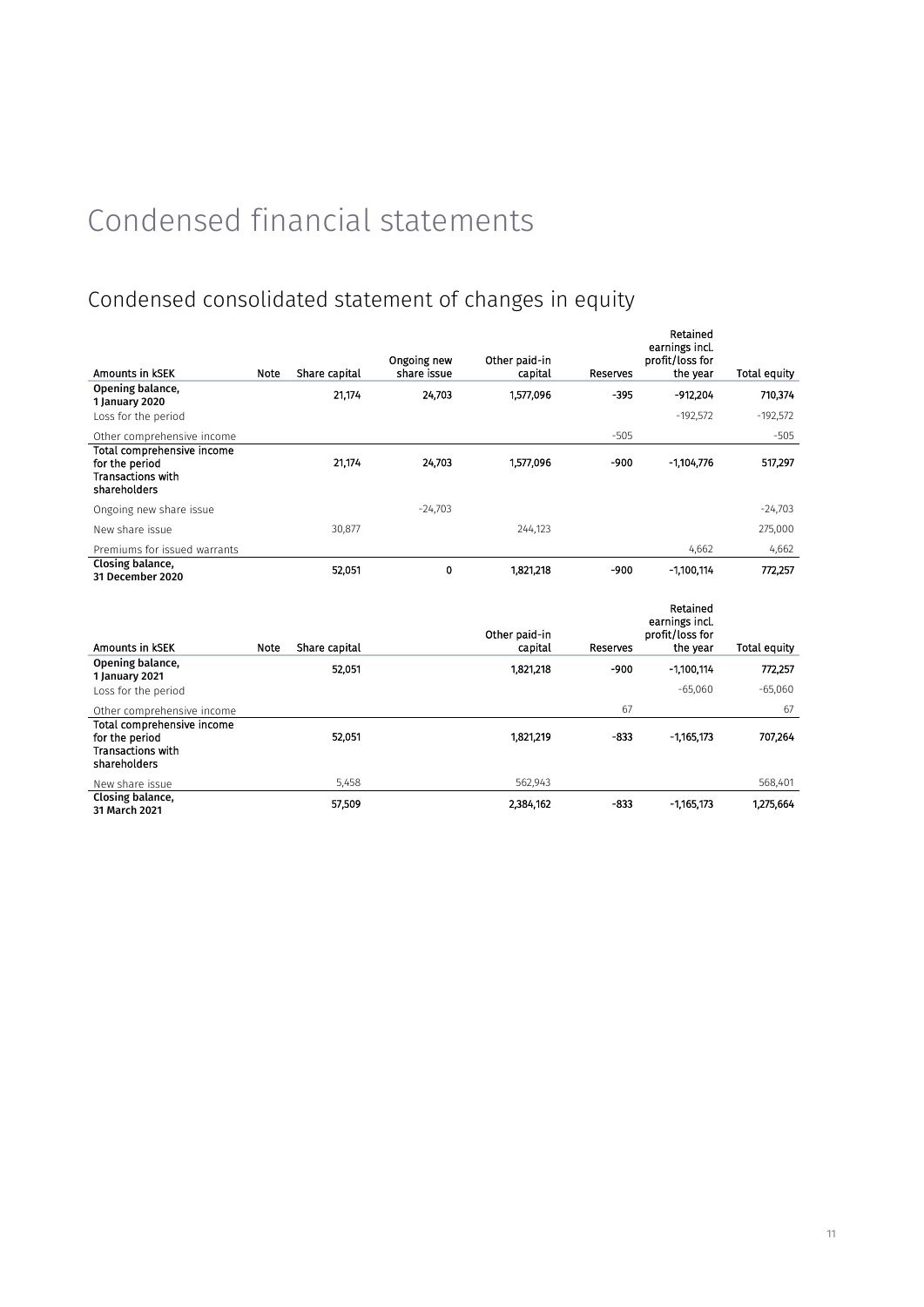### Condensed consolidated statement of cash flows

| Amounts in kSEK                                        | Note | Jan-Mar<br>2021 | Jan-Mar<br>2020 | Jan-Dec<br>2020 |
|--------------------------------------------------------|------|-----------------|-----------------|-----------------|
| Cash flow from operating activities                    |      |                 |                 |                 |
| <b>Operating loss</b>                                  |      | $-64,733$       | $-44,991$       | $-191,939$      |
| Interest received                                      |      | $\mathbf 0$     | 0               | $\Omega$        |
| Interest paid                                          |      | $-326$          | $-136$          | $-956$          |
| Other financial items                                  |      | $-1$            | 38              | 324             |
| Adjustment for non-cash items                          |      | 3,596           | 4,925           | 13,595          |
| Income tax paid                                        |      | $\mathbf 0$     | $\mathbf{0}$    | $\Omega$        |
| Increase(-)/decrease (+) in inventories                |      | 1,448           | 424             | 1,324           |
| Increase (-)/decrease (+) in operating receivables     |      | $-1,279$        | $-403$          | 1,226           |
| Increase (+)/decrease (-) in operating liabilities     |      | 33,137          | $-6,410$        | 26,207          |
| Cash flow from operating activities                    |      | $-28,158$       | $-46,553$       | $-150,220$      |
|                                                        |      |                 |                 |                 |
| Cash flow from investing activities                    |      |                 |                 |                 |
| Investments in property, plant and equipment           |      | $-6,022$        | $-2,651$        | $-9,486$        |
| Investments in intangible non-current assets           |      | $-32,787$       | $-21,126$       | $-119,275$      |
| Investments in financial assets                        |      | 0               | $\mathbf 0$     | $\mathbf 0$     |
| Cash flow from investing activities                    |      | $-38,809$       | $-23,777$       | $-128,762$      |
|                                                        |      |                 |                 |                 |
| Cash flow from financing activities                    |      |                 |                 |                 |
| Warrants redeemed                                      |      | 9,954           | $\mathbf{0}$    | $\mathbf{0}$    |
| New share issue                                        |      | 558,447         | 309,585         | 559,917         |
| Proceeds from warrants issued                          |      | $\mathbf 0$     | 64              | 4,662           |
| Repayment of lease liability                           |      | $-2,523$        | $-1,860$        | $-8,613$        |
| Repayment of borrowings                                |      | 0               | 0               | -81             |
| Cash flow from financing activities                    |      | 565,878         | 307,789         | 555,886         |
|                                                        |      |                 |                 |                 |
| Cash flow for the period                               |      | 498,911         | 237,459         | 276,905         |
| Cash and cash equivalents at beginning of period       |      | 332,463         | 55,634          | 55,634          |
| Exchange rate differences in cash and cash equivalents |      | 84              | 127             | -76             |
| Cash and cash equivalents at end of period             |      | 831,458         | 293,221         | 332,463         |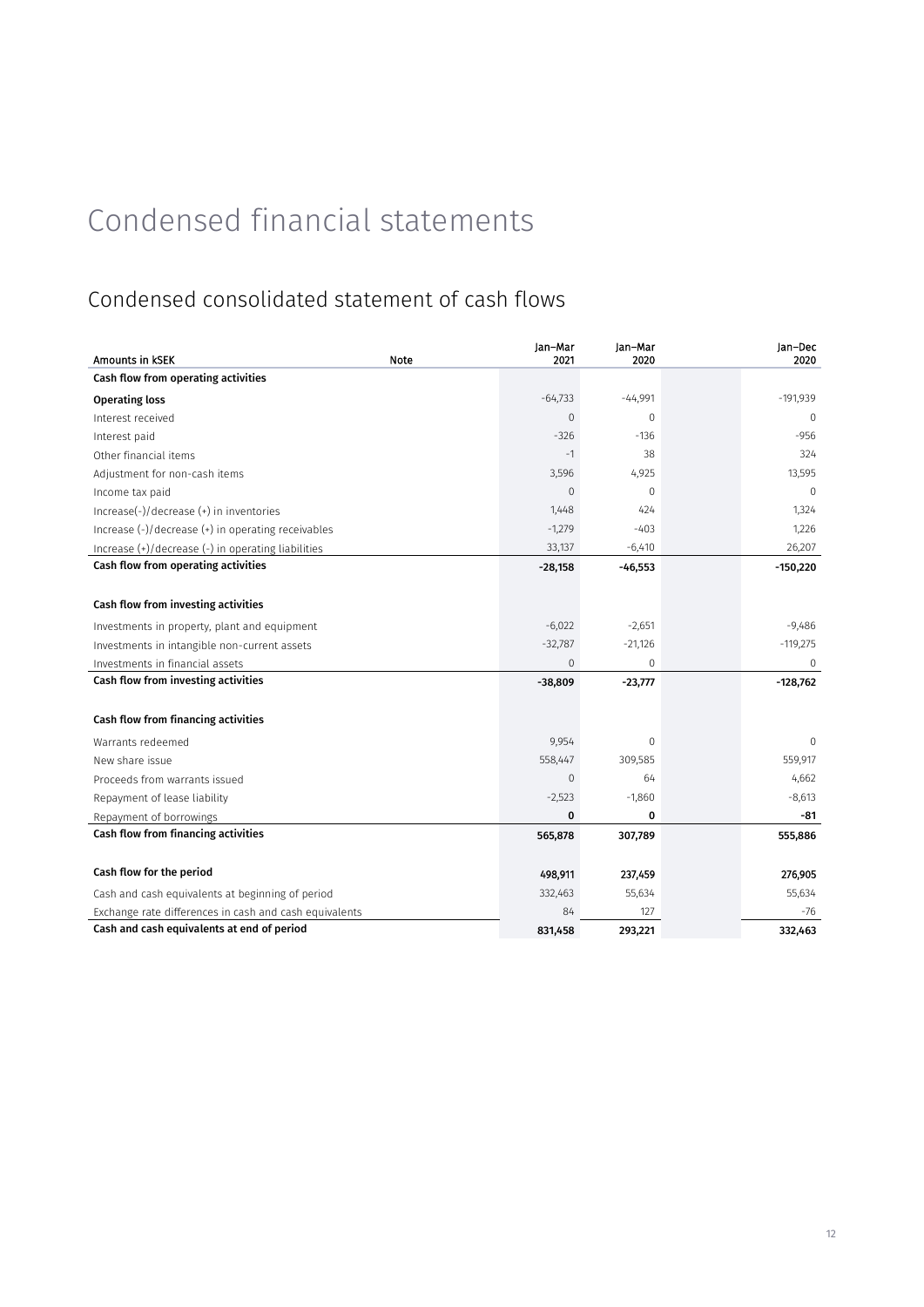### Condensed parent statement of income and other comprehensive income

| Amounts in KSEK                                                                                                | Note | Jan-Mar<br>2021 | Jan-Mar<br>2020 | Jan-Dec<br>2020 |
|----------------------------------------------------------------------------------------------------------------|------|-----------------|-----------------|-----------------|
|                                                                                                                |      |                 |                 |                 |
| Net sales                                                                                                      | 4    | 97              | 128             | 1,074           |
| Own work capitalised                                                                                           |      | 40,241          | 28,581          | 126,730         |
| Other operating income                                                                                         |      | 524             | 7,107           | 7,817           |
|                                                                                                                |      | 40,863          | 35,816          | 135,621         |
|                                                                                                                |      |                 |                 |                 |
| Raw materials and consumables                                                                                  |      | $-1,124$        | $-661$          | $-3,219$        |
| Other external expenses                                                                                        |      | $-62,190$       | $-42,991$       | $-170,373$      |
| Employee benefit expenses                                                                                      |      | $-39,475$       | $-33,040$       | $-138,351$      |
| Depreciation/amortisation and impairment of<br>property, plant and equipment and intangible non-current assets |      | $-1,796$        | $-3,017$        | $-11,941$       |
| Other operating expenses                                                                                       |      | $-278$          | $-251$          | $-397$          |
| <b>Total operating expenses</b>                                                                                |      | $-104,864$      | $-79.960$       | $-324,281$      |
| <b>Operating loss</b>                                                                                          |      | $-64,001$       | $-44.145$       | $-188,660$      |
|                                                                                                                |      |                 |                 |                 |
| Income from participations in Group companies                                                                  |      | $-1,317$        | $-7,107$        | $-9,844$        |
| Other interest income and similar profit/loss items                                                            |      | $\overline{0}$  | 486             | 750             |
| Interest expenses and similar profit/loss items                                                                |      | $-132$          | $-405$          | $-728$          |
| <b>Total financial items</b>                                                                                   |      | $-1,450$        | $-7,026$        | $-9,823$        |
| Loss after financial items                                                                                     |      | $-65,451$       | $-51.170$       | $-198.483$      |
|                                                                                                                |      |                 |                 |                 |
| Tax on profit for the period                                                                                   |      | $\overline{0}$  | $\mathbf 0$     | $\Omega$        |
| Loss for the period                                                                                            |      | $-65.451$       | $-51.170$       | $-198.483$      |

Profit/loss for the period tallies with total comprehensive income for the period.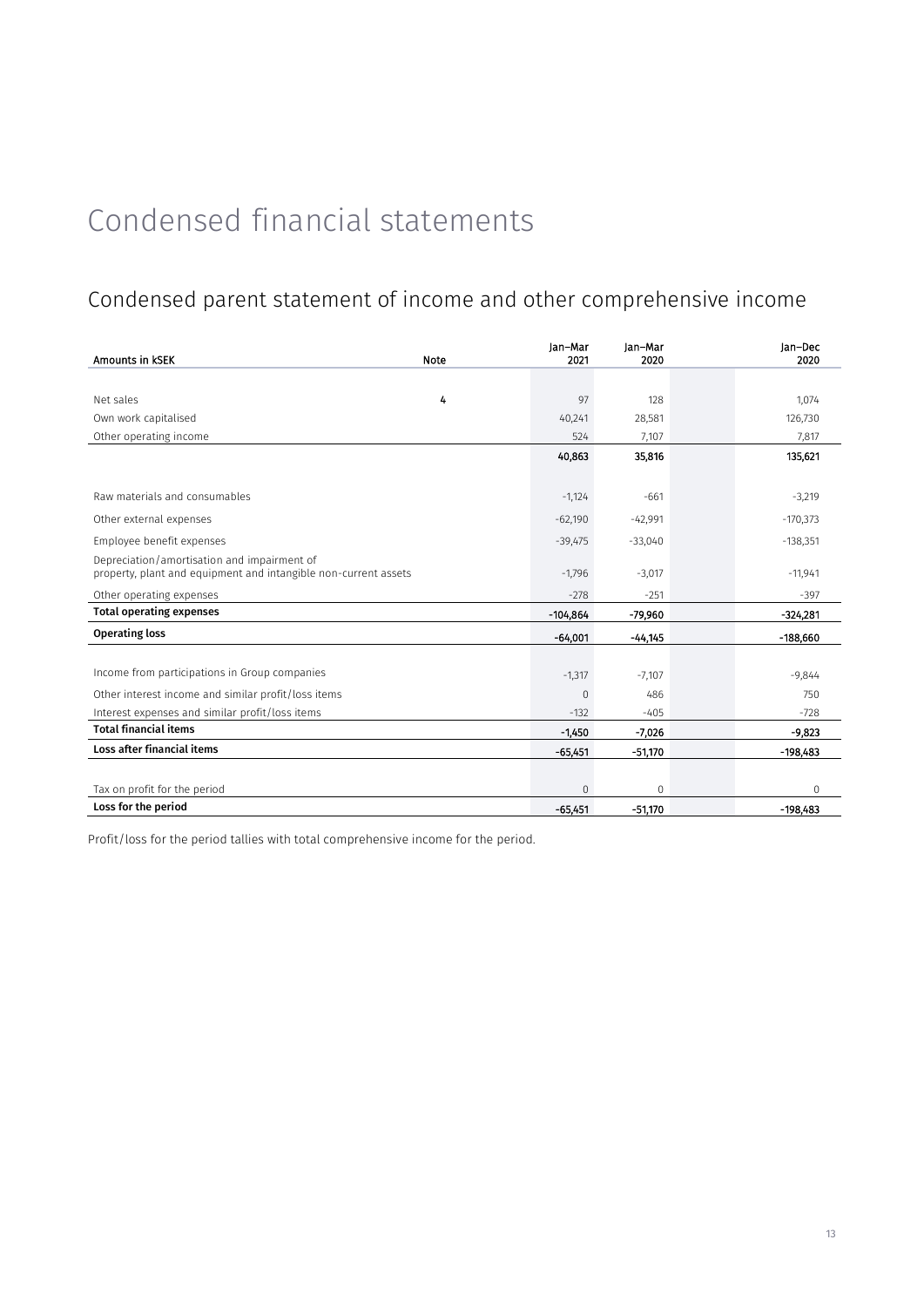## Condensed parent company balance sheet

| Amounts in KSEK                                           | 31 Mar<br>Note<br>2021 | 31 Mar<br>2020 | 31 Dec<br>2020 |
|-----------------------------------------------------------|------------------------|----------------|----------------|
| <b>ASSETS</b>                                             |                        |                |                |
| Capitalised expenditure for development and similar       | 558,977                | 425,565        | 518,744        |
| Total intangible non-current assets                       | 558,977                | 425,565        | 518,744        |
|                                                           |                        |                |                |
| Property, plant and equipment                             |                        |                |                |
| Leasehold improvements                                    | 4,433                  | 3,616          | 4,692          |
| Equipment, tools, fixtures and fittings                   | 23,526                 | 17,227         | 19,033         |
| Total property, plant and equipment                       | 27,959                 | 20,843         | 23,725         |
| <b>Financial non-current assets</b>                       | 50                     | 50             | 50             |
| <b>Total non-current assets</b>                           | 586,987                | 446,458        | 542,519        |
|                                                           |                        |                |                |
| Inventories                                               |                        |                |                |
| Raw materials and consumables                             | 2,359                  | 3,928          | 3,053          |
| Finished goods and goods for resale                       | 688                    | 713            | 688            |
| <b>Total inventories</b>                                  | 3,047                  | 4,641          | 3,741          |
| Trade receivables                                         | 23                     | 85             | 183            |
| Receivables from Group companies                          | $\mathbf{0}$           | $\overline{0}$ | $\Omega$       |
|                                                           |                        |                |                |
| Current tax assets                                        | 420                    | 367            | 1,345          |
| Other receivables                                         | 15,340                 | 8,677          | 13,964         |
| Prepaid expenses and accrued income                       | 4,816                  | 4,545          | 4,757          |
| Cash and bank balances                                    | 829,457                | 291,532        | 331,150        |
| <b>Total current assets</b>                               | 853,102                | 309,846        | 355,140        |
| <b>TOTAL ASSETS</b>                                       | 1,440,089              | 756,305        | 897,660        |
| <b>EQUITY AND LIABILITIES</b>                             |                        |                |                |
| <b>Equity</b>                                             |                        |                |                |
| Share capital                                             | 57,509                 | 45,876         | 52,051         |
| Development expenditure fund                              | 513,111                | 374,721        | 472,870        |
| Share premium reserve                                     | 2,384,162              | 1,577,062      | 1,821,219      |
| Retained earnings including profit/loss for the period    | $-1,680,156$           | $-1,333,600$   | $-1,574,464$   |
| <b>Total equity</b>                                       | 1,274,626              | 664,059        | 771,676        |
| <b>Provisions</b>                                         |                        |                |                |
| Other provisions                                          | $\mathbf 0$            | $\mathbf 0$    | 0              |
| <b>Total provisions</b>                                   | $\mathbf 0$            | $\mathbf{0}$   | 0              |
|                                                           |                        |                |                |
| <b>Non-current liabilities</b>                            |                        |                |                |
| Other liabilities<br><b>Total non-current liabilities</b> | 22,674                 | 22,755         | 22,674         |
|                                                           | 22,674                 | 22,755         | 22,674         |
| <b>Current liabilities</b>                                |                        |                |                |
| Advances from customers                                   | 135                    | $\mathbf 0$    | $\Omega$       |
| Trade payables                                            | 40,672                 | 18,158         | 27,287         |
| Other current liabilities                                 | 38,070                 | 528            | 26,587         |
| Accrued expenses and deferred income                      | 63,912                 | 50,804         | 49,435         |
| <b>Total current liabilities</b>                          | 142,789                | 69,491         | 103,309        |
| TOTAL EQUITY AND LIABILITIES                              | 1,440,089              | 756,305        | 897,660        |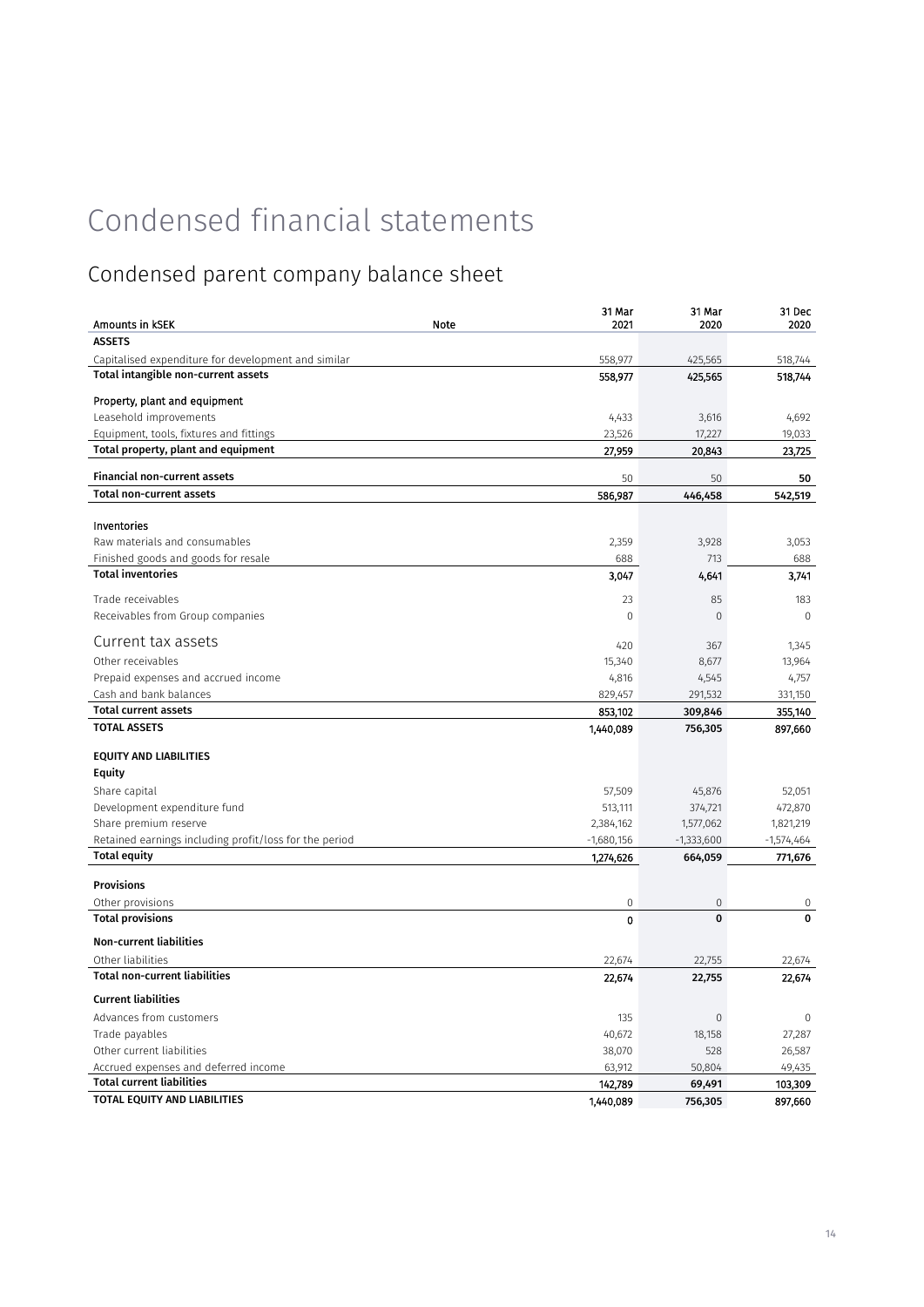## <span id="page-14-0"></span>Notes

### Note 1 General information

Azelio AB (publ) ("Azelio"), Corp. Reg. No. 556714-7607, is a parent company domiciled in Sweden with its registered office in Gothenburg at Lindholmsplatsen 1, SE-417 56 Gothenburg, Sweden.

Unless otherwise stated, all amounts are in thousands of SEK (kSEK). Data in parentheses pertain to the comparative periods.

### Note 2 Summary of significant accounting policies

Azelio's consolidated financial statement has been prepared in accordance with the International Financial Reporting Standards (IFRS) as adopted by the EU. The accounting policies and definitions applies concur with those described in the Azelio Group's Annual Report for 2020. This interim report has been prepared in accordance with IAS 34 *Interim Financial Reporting* and the Annual Accounts Act. The parent company's accounts have been prepared in accordance with the Annual Accounts Act and RFR 2.

The fair value of financial instruments corresponds to the carrying amounts for the Group.

### Note 3 Significant accounting estimates and judgements

The Group makes estimates and assumptions concerning the future. The resulting accounting estimates will, by definition, seldom correspond to the actual results. Estimates and assumptions that entail a significant risk of material adjustments to the carrying amounts of assets and liabilities in the next financial year are outlined below.

#### (a) Impairment testing of capitalised development expenditure

The Group annually tests whether capitalised development expenditure is subject to any impairment in accordance with the accounting policy described in Note 1. The recoverable amounts of cash-generating units have been determined based on value-in-use calculations. Certain estimates must be made in these calculations in the form of risk-free interest, market risk premium, industry beta value, equity and company-specific alfa value.

The forecast period covers 5 years based on the company's business plan. For the period thereafter, no assumption of growth rate has been made.

The calculation of the discount rate is based on an assumption of substantial external financing at an estimated interest of 8%, while the return on equity is estimated at close to 20%. Should, as an example, the external financing be halved, the discount rate will increase by more than 20% but requires no write-down of the underlying asset.

The impairment test is built on an assumption that the company will be able to execute its expansive business plan with a large volume commercial breakthrough from 2021 and that these projects and additional investments can be financed. Since the test period is only 5 years, an adjustment to the time plan could have a substantial impact on the value, which could lead to an impairment of the underlying asset. The company's development is monitored continuously compared to the estimated cash flow and time plan.

Furthermore, the impairment test is based on assumptions regarding electricity prices in local markets. These prices are based on assessments of prices and competitiveness under these circumstances. The electricity prices can be impacted by a number of events that are difficult to assess - like the development of competing technologies, business cycle, and cost for raw materials.

#### (b) Going concern assumption

Until such time the company's sales are under way, there is a dependence on contributions from shareholders or other external investors to be able to ensure continued operations. As at the balance-sheet date, the company had liquidity of kSEK 831,458, which is estimated to be sufficient to safeguard the company's operations until the business become cash-flow positive, which is expected to occur during 2022. Accordingly, the Board is of the opinion that the accounts can be issued under the going concern assumption.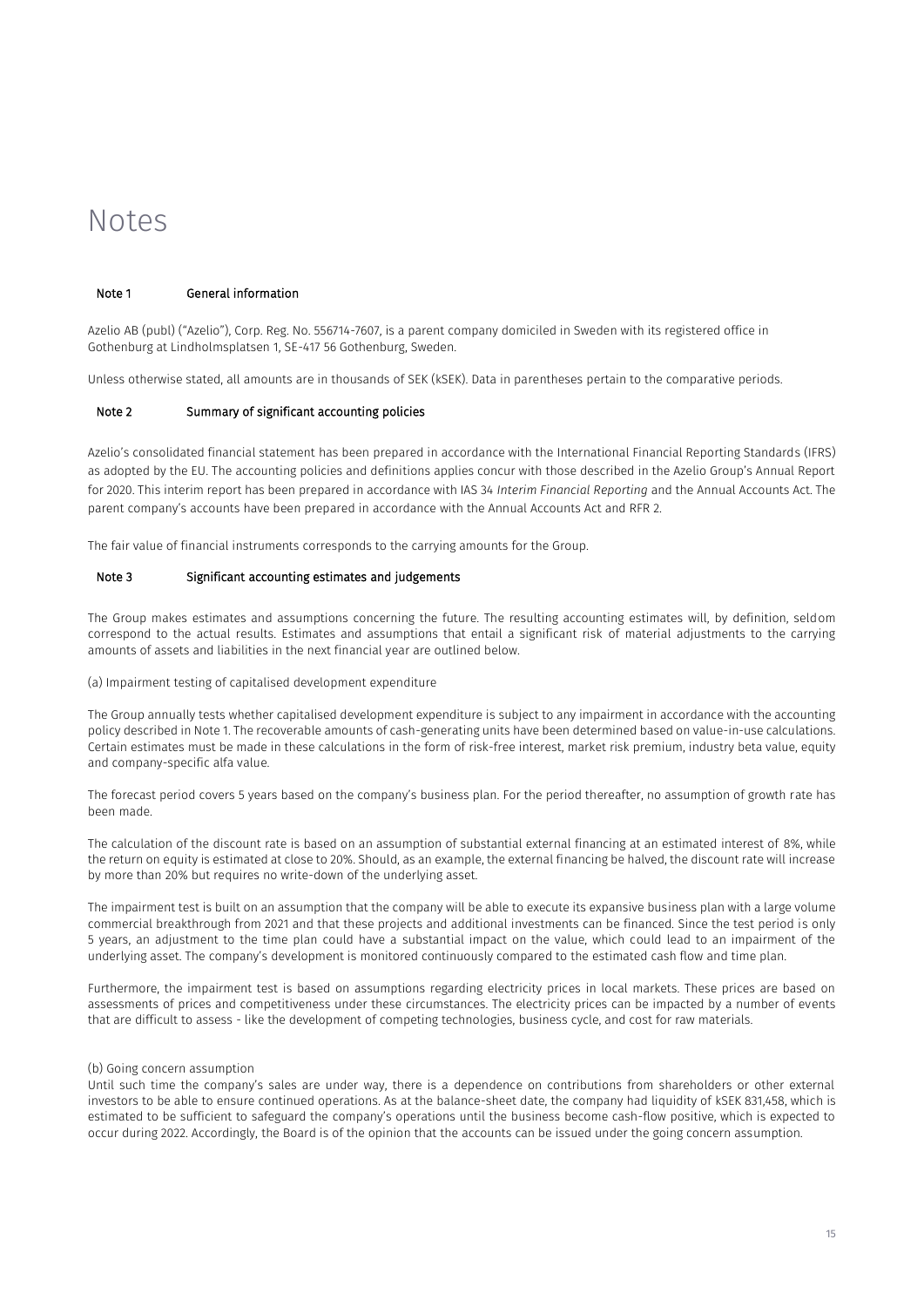#### Note 4 Net sales

### *Revenue*

Since revenue from external parties is reported to the CEO, it is measured in a manner consistent with that in the consolidated statement of income and other comprehensive income.

|                                                                 | lan-Mar  | lan-Mar | Jan-Dec  |
|-----------------------------------------------------------------|----------|---------|----------|
| Revenue from external customers by type of product and service: | 2021     | 2020    | 2020     |
| Stirling engines                                                |          |         | $\Omega$ |
| Service obligations, gas business                               | 25       | 70      | 206      |
| Spare parts, gas business                                       | 72       | 58      | 714      |
| Other                                                           | $\Omega$ |         | 154      |
| Total                                                           | 97       | 128     | 1,074    |

Revenue from external customers broken down by country, based

| on where customers are located: | Jan-Mar<br>2021 | Jan-Mar<br>2020 | Jan-Dec<br>2020 |
|---------------------------------|-----------------|-----------------|-----------------|
| Sweden                          | 26              | 41              | 347             |
| EU                              | 51              | 58              | 449             |
| Outside the EU                  | 20              | 29              | 278             |
| Total                           | 97              | 128             | 1,074           |

In the first quarter, revenue from major customers (more than 10%) amounted to kSEK 97 (128).

### Note 5 Related-party transactions

In the first quarter 2020, an amount totalling kSEK 833 (833) relating to services delivered in conjunction with the company's demonstration facility in Ouarzazate, Morocco, was recognised as a liability in the accounts. Masen holds 16,666,667 warrants in the company and has a representative on the Board of the company. The accrued expenses amount to kSEK 18,259 (14,926) in total. These services str carried out on commercial terms.

### Note 6 Earnings per share

| Jan-Mar<br>2021 | Jan-Mar<br>2020 | Jan-Dec<br>2020          |
|-----------------|-----------------|--------------------------|
|                 |                 |                          |
| $-0.61$         | $-0.51$         | $-2.03$                  |
|                 |                 |                          |
|                 |                 |                          |
| $-65.060$       | $-45.089$       | -192.572                 |
|                 |                 |                          |
|                 |                 | 94,641,570               |
|                 |                 |                          |
| 106,703,042     |                 | 94,641,570               |
|                 | 106,703,042     | 87,952,484<br>87,952,484 |

Jan–Dec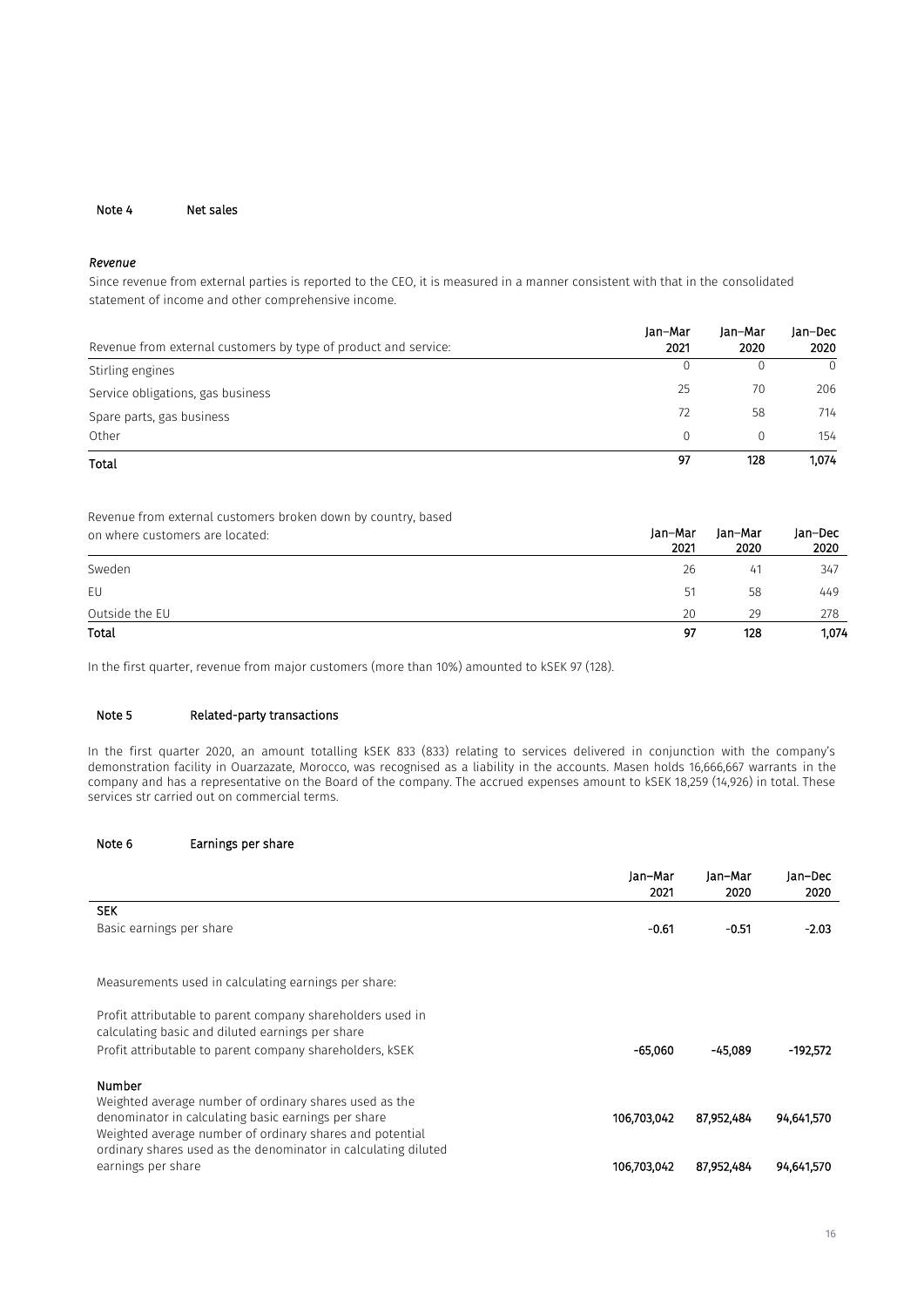#### Warrants

Adjustment for calculation of diluted earnings per share: 0 0 0

Warrants have not had any dilutive effect since profit for the period is negative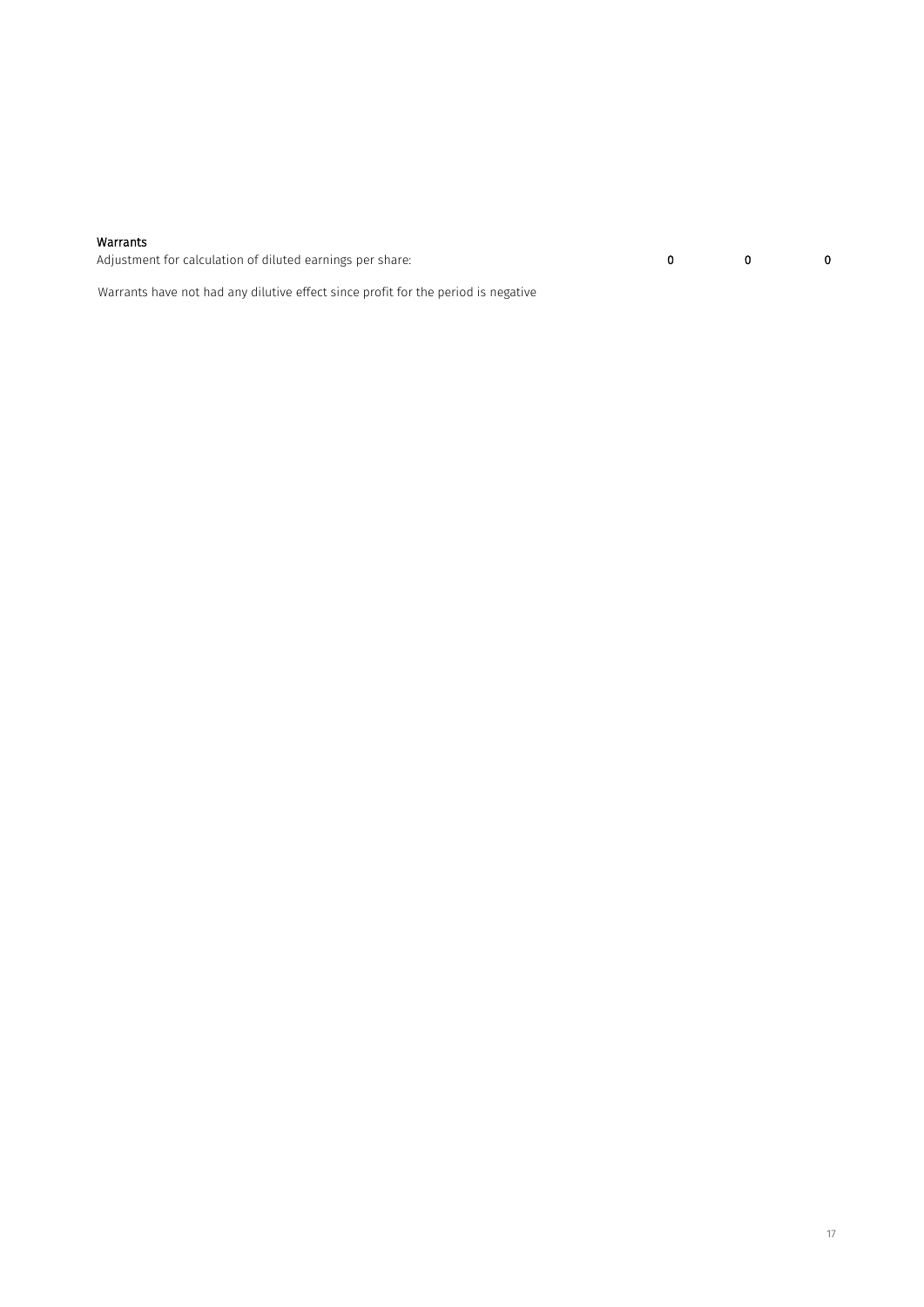# <span id="page-17-0"></span>Assurance of the Board

The Board of Directors and CEO give their assurance that this interim report provides a true and fair account of the company's operations, financial position and earnings, and that it describes the material risks and uncertainties faced by the company.

Gothenburg, 11 May 2021

Bo Dankis Chairman of the Board Mattias Bergman Board member

Hicham Bouzekri Board member

Sigrun Hjelmqvist Board member

Kent Janér Board member

Pär Nuder Board member

Bertil Villard Board member

 Jonas Eklind CEO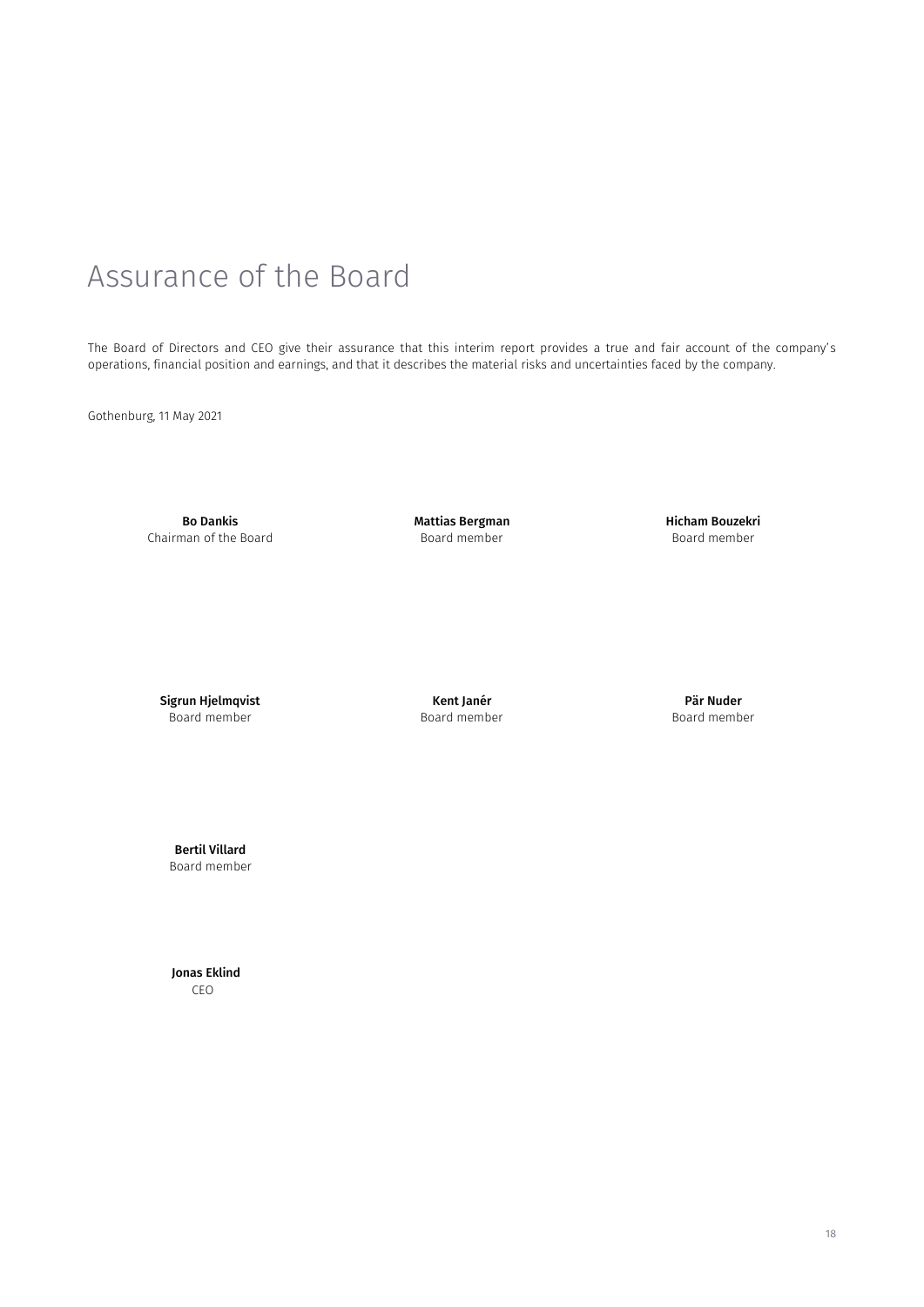![](_page_18_Picture_0.jpeg)

## Financial calendar

Annual General Meeting 11 May 2021<br>Q2 Report 2021 20 August 2021 Q2 Report 2021<br>Q3 Report 2021

19 November 2021

## Definitions

### Earnings per share

Profit/loss for the period, attributable to the parent company shareholders, divided by the average number of shares in the market.

### Employee benefit expenses

Employee benefit expenses during the period include salaries, other remuneration and social security expenses.

#### Equity

Equity at the close of the period.

### Equity/assets ratio

Total equity / Total assets.

### Number of shares

Average number of shares, weighted average number of shares during a certain period. Number of shares per day / number of days during the period.

#### Operating income

All income including own work capitalised.

### Operating profit (EBIT)

Profit/loss before financial items and tax.